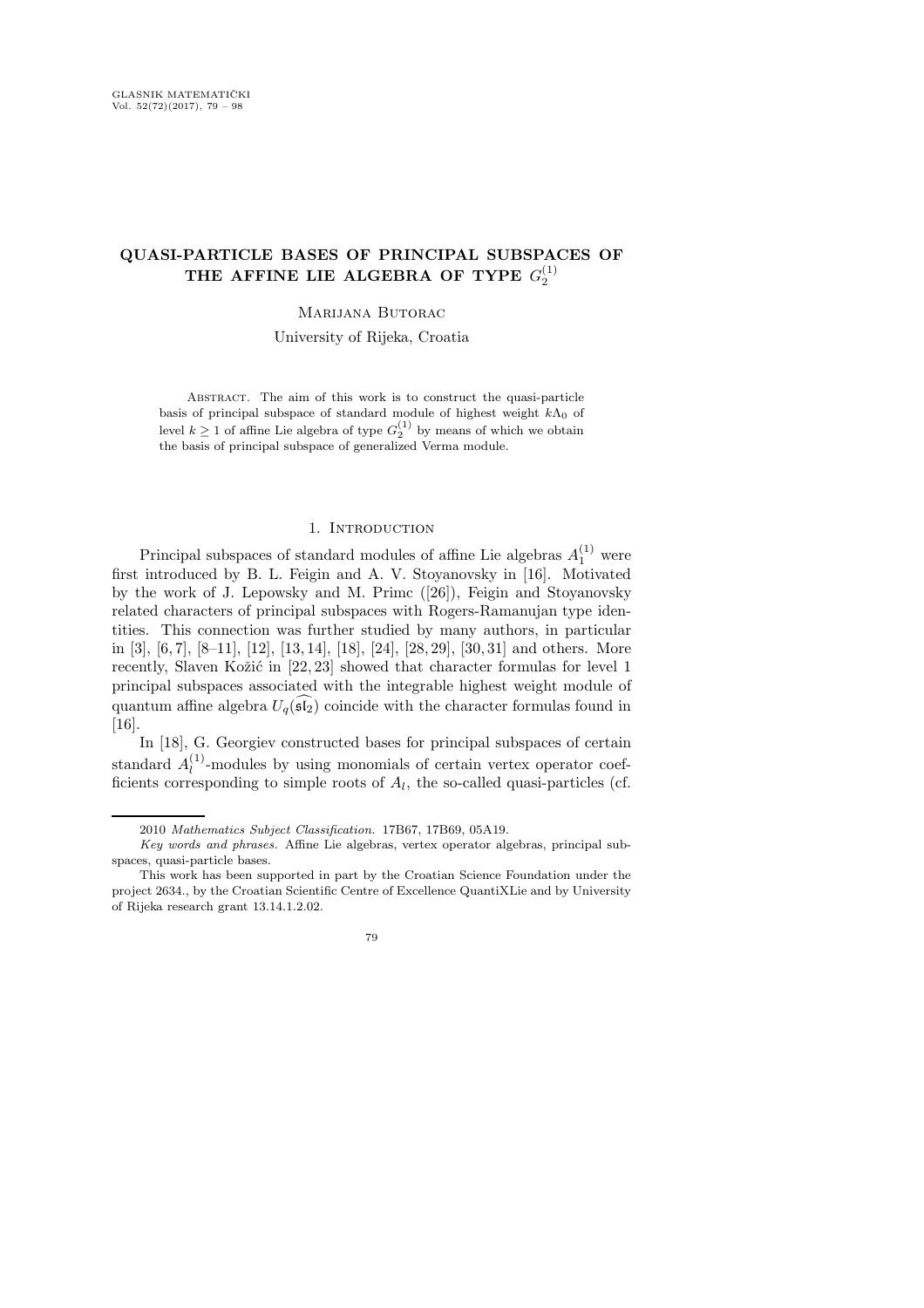[16]), from which were easily obtained the Rogers-Ramanujan type character formulas. In [4] and [5] we extended Georgiev's construction of quasiparticle bases for principal subspaces of standard module  $L(k\Lambda_0)$  and generalized Verma module  $N(k\Lambda_0)$  of highest weight  $k\Lambda_0, k \in \mathbb{N}$  for affine Lie algebras of type  $B_l^{(1)}$  $_{l}^{(1)}$  and  $C_{l}^{(1)}$  $\ell_l^{(1)}$ ,  $l \geq 2$ . As a consequence we proved two new series of Rogers-Ramanujan type identities obtained from the characters of principal subspaces of generalized Verma module.

In this note we construct quasi-particle bases of principal subspaces of generalized Verma module  $N(k\Lambda_0)$  and its irreducible quotient in the case of affine Lie algebra of type  $G_2^{(1)}$ . Two main steps in the construction are similar to the case of  $B_2^{(1)}$ . First step is to find relations among quasi-particles from which follow the spanning set of principal subspaces and the second step is to prove that the spanning set is linearly independent by induction on the linear order on quasi-particles. The main differences with the case of  $B_2^{(1)}$  are relations which describe the interaction of quasi-particles associated to different simple roots and operators which we use in the proof of linear independence, since we don't have a simple current operator as in the proof of independence for  $B_2^{(1)}$ .

To state our main results, denote by  $W_{L(k\Lambda_0)}$  the principal subspace of level k standard module and by ch  $W_{L(k\Lambda_0)}$  the character of  $W_{L(k\Lambda_0)}$  and by  $W_{N(k\Lambda_0)}$  the principal subspace of generalized Verma module  $N(k\Lambda_0)$ . Our result states:

THEOREM 1.1.

ch  $W_{L(k\Lambda_0)}$ 

$$
=\sum_{\substack{r^{(1)}_1\geq \ldots \geq r^{(k)}_1\geq 0 \\ r^{(1)}_2\geq \ldots \geq r^{(k)}_2\geq 0 \\ r^{(1)}_2\geq \ldots \geq r^{(k)}_2\geq 0}}\frac {q^{\sum_{s=1}^k r^{(s)^2}_1+\sum_{s=1}^{3k}r^{(s)^2}_2-\sum_{s=1}^k r^{(s)}_1(r^{(3s)}_2+r^{(3s-1)}_2+r^{(3s-2)}_2)}}{(q)_{r^{(1)}_1-r^{(2)}_1}\cdots (q)_{r^{(k)}_1}(q)_{r^{(1)}_2-r^{(2)}_2}\cdots (q)_{r^{(3k)}_2}}y_1^{r_1}y_2^{r_2},
$$

where 
$$
r_1 = \sum_{s=1}^{k} r_1^{(s)}
$$
 and  $r_2 = \sum_{s=1}^{3k} r_2^{(s)}$ .

This new fermionic formula which follows directly from quasi-particle basis of  $W_{L(k\Lambda_{0})}$  is related to the study of parafermionic Rogers-Ramanujan type characters ([19]).

We use quasi-particle bases of  $W_{L(k\Lambda_0)}$  in the construction of quasi-particles bases of principal subspace  $W_{N(k\Lambda_0)}$  of generalized Verma module, from which follows a generalization of Euler-Cauchy identity.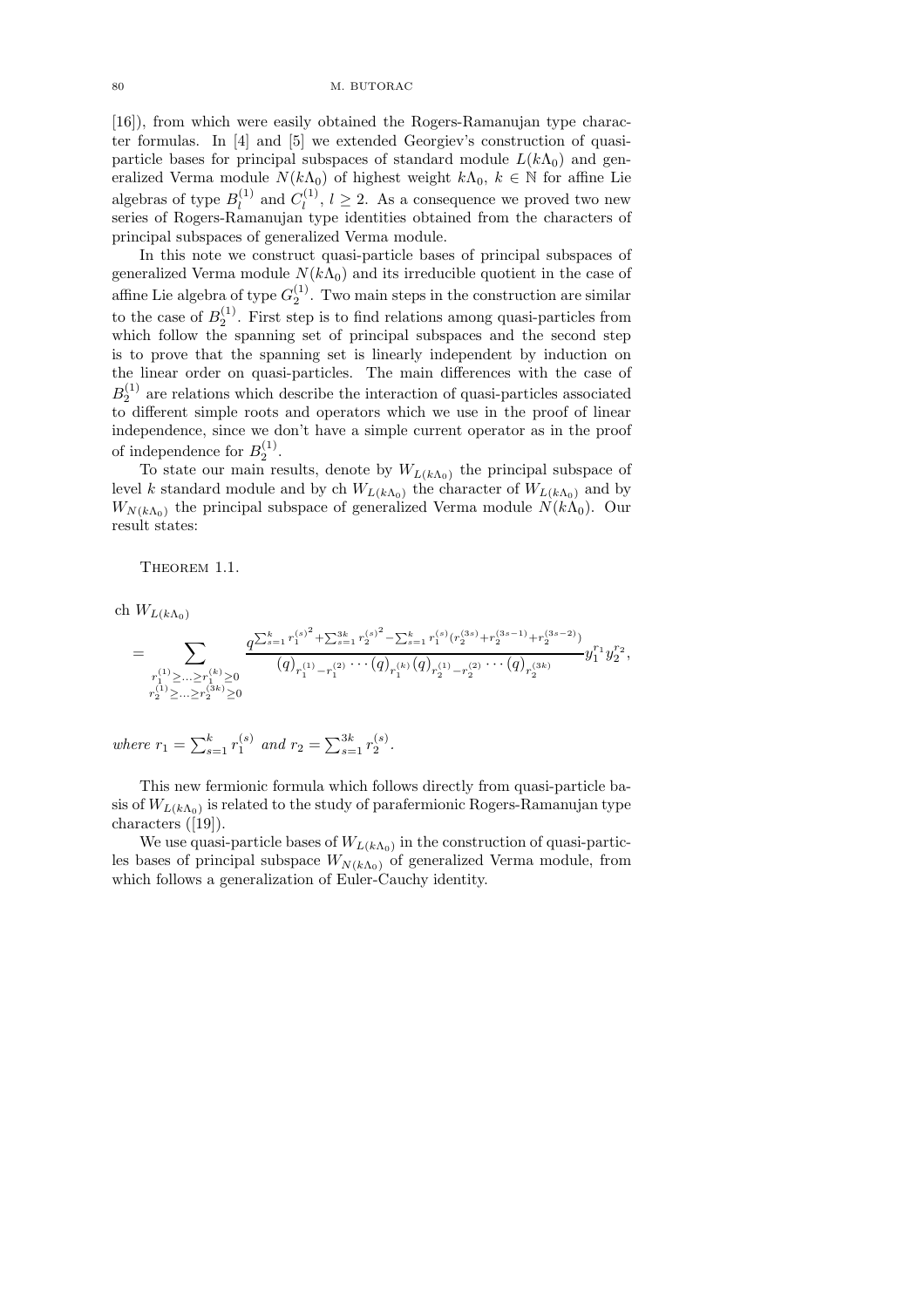THEOREM 1.2.  
\n(1.1)  
\n
$$
\prod_{m>0} \frac{1}{(1-q^m y_1)} \frac{1}{(1-q^m y_2)} \frac{1}{(1-q^m y_1 y_2)}
$$
\n
$$
\frac{1}{(1-q^m y_1 y_2^2)} \frac{1}{(1-q^m y_1 y_2^3)} \frac{1}{(1-q^m y_1^2 y_2^3)}
$$
\n
$$
= \sum_{\substack{r_1^{(1)} \ge r_1^{(2)} \ge r_1^{(3)} \ge \dots \ge 0}} \frac{q^{\sum_{s \ge 1} r_1^{(s)^2} + \sum_{s \ge 1} r_2^{(s)^2} - \sum_{s \ge 1} r_1^{(s)} (r_2^{(3s)} + r_2^{(3s-1)} + r_2^{(3s-2)})}}{(q)_{r_1^{(1)} - r_1^{(2)}}(q)_{r_1^{(2)} - r_1^{(3)}} \cdots (q)_{r_2^{(1)} - r_2^{(2)}}(q)_{r_2^{(2)} - r_2^{(3)}} \cdots y_1^{r_1} y_2^{r_2},
$$
\n
$$
r_2^{(1)} \ge r_2^{(2)} \ge r_2^{(3)} \ge \dots \ge 0
$$

where  $r_1 = \sum_{s\geq 1} r_1^{(s)}$  and  $r_2 = \sum_{s\geq 1} r_2^{(s)}$ . The sum on the right side of (1.1) is over all descending infinite sequences of non-negative integers with finite support.

### 2. Principal subspaces

Let  $\mathfrak g$  be a complex simple Lie algebra of type  $G_2$  with a triangular decomposition  $\mathfrak{g} = \mathfrak{n}_{-} \oplus \mathfrak{h} \oplus \mathfrak{n}_{+}$ , with the basis  $\Pi = \{ \alpha_1 = \frac{1}{\sqrt{n}} \}$  $\frac{1}{3}(-2\epsilon_1+\epsilon_2+\epsilon_3), \alpha_2=$ √ 1  $\frac{1}{3}$ ( $\epsilon_1$  −  $\epsilon_2$ )} of the root system R and the corresponding set of fundamental weights  $\{\omega_1 = 2\alpha_1 + 3\alpha_2, \omega_2 = \alpha_1 + 2\alpha_2\}$ , where  $\epsilon_1, \epsilon_2, \epsilon_3$  are vectors of the standard basis of  $\mathbb{R}^3$ . Denote by  $\theta = \frac{1}{\sqrt{2}}$  $\frac{1}{3}(-\epsilon_1 - \epsilon_2 + 2\epsilon_3)$  the highest root and assume that all long roots  $\alpha \in R$  are normalized by the condition  $\langle \alpha, \alpha \rangle = 2$ , where  $\langle \cdot, \cdot \rangle$  denotes the invariant nondegenarate bilinear form on g, which induces a bilinear form on  $\mathfrak{h}^*$ . Denote by Q the root lattice and by P the weight lattice of  $\mathfrak g$ . Then,  $P=Q$ . For later use we fix root vectors

(2.1) 
$$
x_{\alpha_1+\alpha_2} = [x_{\alpha_2}, x_{\alpha_1}], x_{\alpha_1+2\alpha_2} = [x_{\alpha_2}, x_{\alpha_1+\alpha_2}],
$$

$$
x_{\alpha_1+3\alpha_2} = [x_{\alpha_2}, x_{\alpha_1+2\alpha_2}], x_{2\alpha_1+3\alpha_2} = [x_{\alpha_1}, x_{\alpha_1+3\alpha_2}].
$$

Let  $\widetilde{\mathfrak{g}}$  be the associated affine Lie algebra

$$
\widetilde{\mathfrak{g}} = \widehat{\mathfrak{g}} \oplus \mathbb{C}d, \qquad \widehat{\mathfrak{g}} = \mathfrak{g} \otimes \mathbb{C} [t, t^{-1}] \oplus \mathbb{C}c,
$$

with commutation relations

(2.2) 
$$
[x(j_1), y(j_2)] = [x, y] (j_1 + j_2) + \langle x, y \rangle j_1 \delta_{j_1 + j_2, 0} c,
$$

$$
[c, \widetilde{\mathfrak{g}}] = 0, [d, x(j)] = jx(j),
$$

where  $x(j) = x \otimes t^j$  for  $x, y \in \mathfrak{g}$ ,  $j, j_1, j_2 \in \mathbb{Z}$ , (cf. [21]). We consider  $\tilde{\mathfrak{g}}$ subalgebras

$$
\mathcal{L}(\mathfrak{n}_+)=\mathfrak{n}_+\otimes \mathbb{C}[t,t^{-1}],
$$

$$
\mathcal{L}(\mathfrak{n}_+)_{\geq 0} = \mathfrak{n}_+ \otimes \mathbb{C}[t], \quad \mathcal{L}(\mathfrak{n}_+)_{< 0} = \mathfrak{n}_+ \otimes t^{-1}\mathbb{C}[t^{-1}]
$$

and

$$
\mathcal{L}(\mathfrak{n}_{\alpha})=\mathfrak{n}_{\alpha}\otimes\mathbb{C}[t,t^{-1}],
$$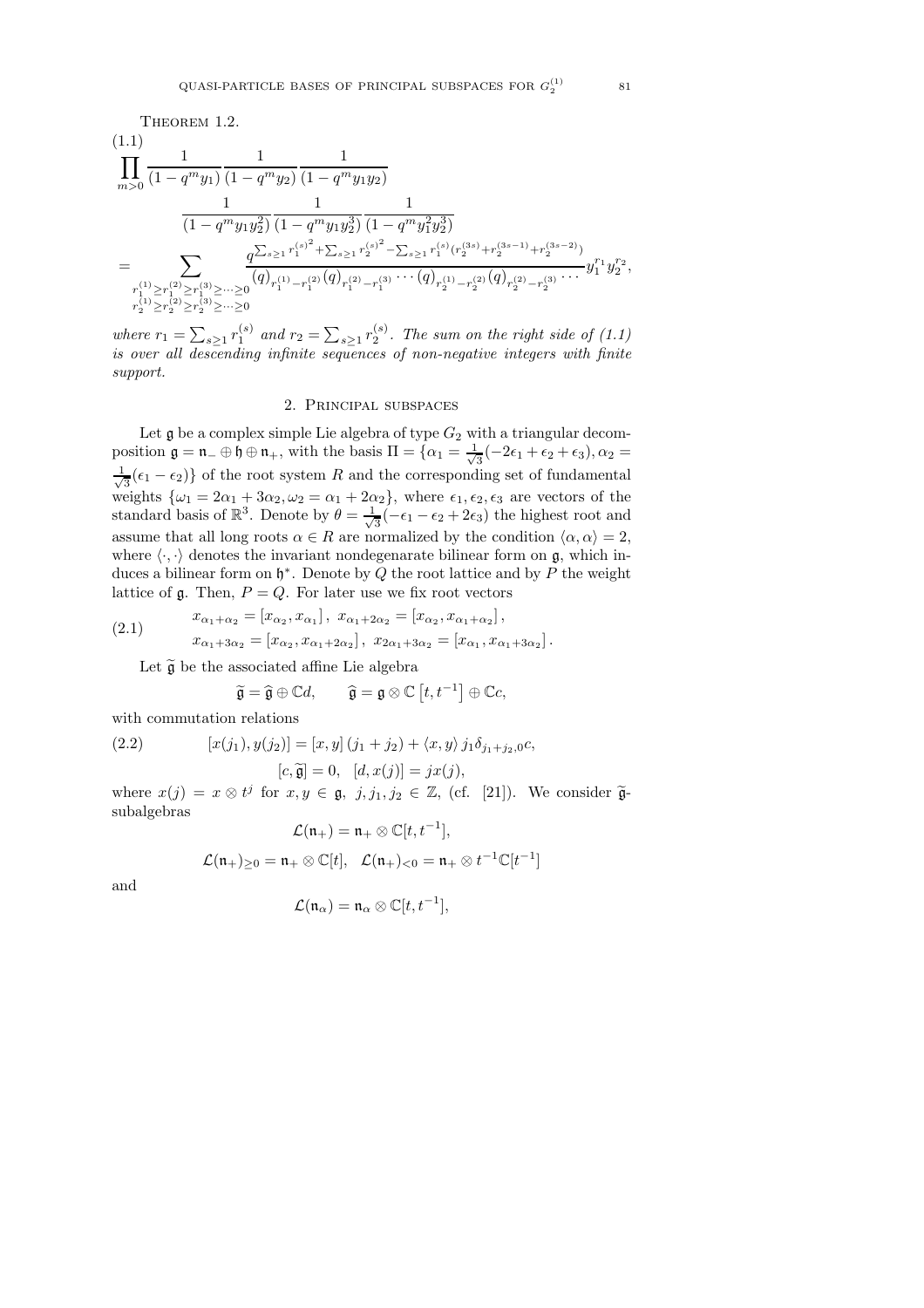where

$$
\mathfrak{n}_{\alpha}=\mathbb{C}x_{\alpha}
$$

are one-dimensional g-subalgebras generated with root vectors  $x_{\alpha}$ ,  $\alpha \in R$ .

We extend our form  $\langle \cdot, \cdot \rangle$  to  $\tilde{\mathfrak{h}} = \mathfrak{h} \oplus \mathbb{C}c \oplus \mathbb{C}d$ . The set of simple roots of  $\tilde{\mathfrak{g}}$  is  $\{\alpha_0, \alpha_1, \alpha_2\}$  and  $\{\Lambda_0, \Lambda_1, \Lambda_2\}$  is the set of fundamental weights. Denote by  $L(\Lambda_0)$  a standard (i.e. integrable highest weight)  $\tilde{\mathfrak{g}}$ -module of level 1 with the highest weight vector  $v_{L(\Lambda_0)}$ .

Fix  $k \in \mathbb{N}$ . Denote by  $N(k\Lambda_0)$  the generalized Verma module and by  $L(k\Lambda_0)$  its irreducible quotient. The induced  $\tilde{\mathfrak{g}}$ -module  $N(k\Lambda_0)$  is defined as

$$
N(k\Lambda_0)=U(\widehat{\mathfrak{g}})\otimes_{U(\widehat{\mathfrak{g}}_{\geq 0})}\mathbb{C}v_{N(k\Lambda_0)},
$$

where  $\hat{\mathfrak{g}}_{\geq 0} = \bigoplus_{n \geq 0} \mathfrak{g} \otimes t^n \oplus \mathbb{C}c$  and  $\mathbb{C}v_{N(k\Lambda_0)}$  is 1-dimensional  $\hat{\mathfrak{g}}_{\geq 0}$ -module, such that

$$
cv_{N(k\Lambda_0)} = kv_{N(k\Lambda_0)}, dv_{N(k\Lambda_0)} = 0, (\mathfrak{g} \otimes t^j)v_{N(k\Lambda_0)} = 0, j \ge 0.
$$

Set

$$
v_{N(k\Lambda_0)}=1\otimes v_{N(k\Lambda_0)}.
$$

The generalized Verma module has a structure of a vertex operator algebra, as its irreducible quotient  $L(k\Lambda_0)$  and all the level k standard modules are modules for vertex operator algebra  $L(k\Lambda_0)$ . The vertex operator map is determined by

$$
Y(x(-1)v_{N(k\Lambda_0)}, z) = \sum_{m \in \mathbb{Z}} x(m)z^{-m-1} = x(z)
$$

for  $x \in \mathfrak{g}$  (cf. [25]). We will use the commutator formula among vertex operators:

$$
[Y(x_{\alpha}(-1)v_{N(k\Lambda_0)}, z_1), Y(x_{\beta}(-1)^{r}v_{N(k\Lambda_0)}, z_2)]
$$
  
\n
$$
= \sum_{j\geq 0} \frac{(-1)^{j}}{j!} \left(\frac{d}{dz_1}\right)^{j} z_2^{-1} \delta\left(\frac{z_1}{z_2}\right) Y(x_{\alpha}(j)x_{\beta}(-1)^{r}v_{N(k\Lambda_0)}, z_2),
$$

where  $\alpha, \beta \in R$ , (cf. [17]).

Denote by  $v_{L(k\Lambda_0)}$  the highest weight vector of  $L(k\Lambda_0)$ . We define a principal subspace  $W_{L(k\Lambda_0)}$  of  $L(k\Lambda_0)$  (see [16,18]) as

$$
W_{L(k\Lambda_0)} = U(\mathcal{L}(\mathfrak{n}_+))v_{L(k\Lambda_0)}
$$

and the principal subspace  $W_{N(k\Lambda_0)}$  of the generalized Verma module  $N(k\Lambda_0)$ as

$$
W_{N(k\Lambda_0)}=U(\mathcal{L}(\mathfrak{n}_+))v_{N(k\Lambda_0)}.
$$

Note that the map

$$
f: U(\mathcal{L}(\mathfrak{n}_+)0) \to W_{N(k\Lambda_0)}, \qquad f(b) = bv_{N(k\Lambda_0)}
$$

is an isomorphism of  $\mathcal{L}(\mathfrak{n}_+)_{<0}$ -modules. If we order basis elements of  $\mathfrak{n}_+$ 

$$
\{x_{\alpha_1},x_{\alpha_2},x_{\alpha_1+\alpha_2},x_{\alpha_1+2\alpha_2},x_{\alpha_1+3\alpha_2},x_{2\alpha_1+3\alpha_2}\}
$$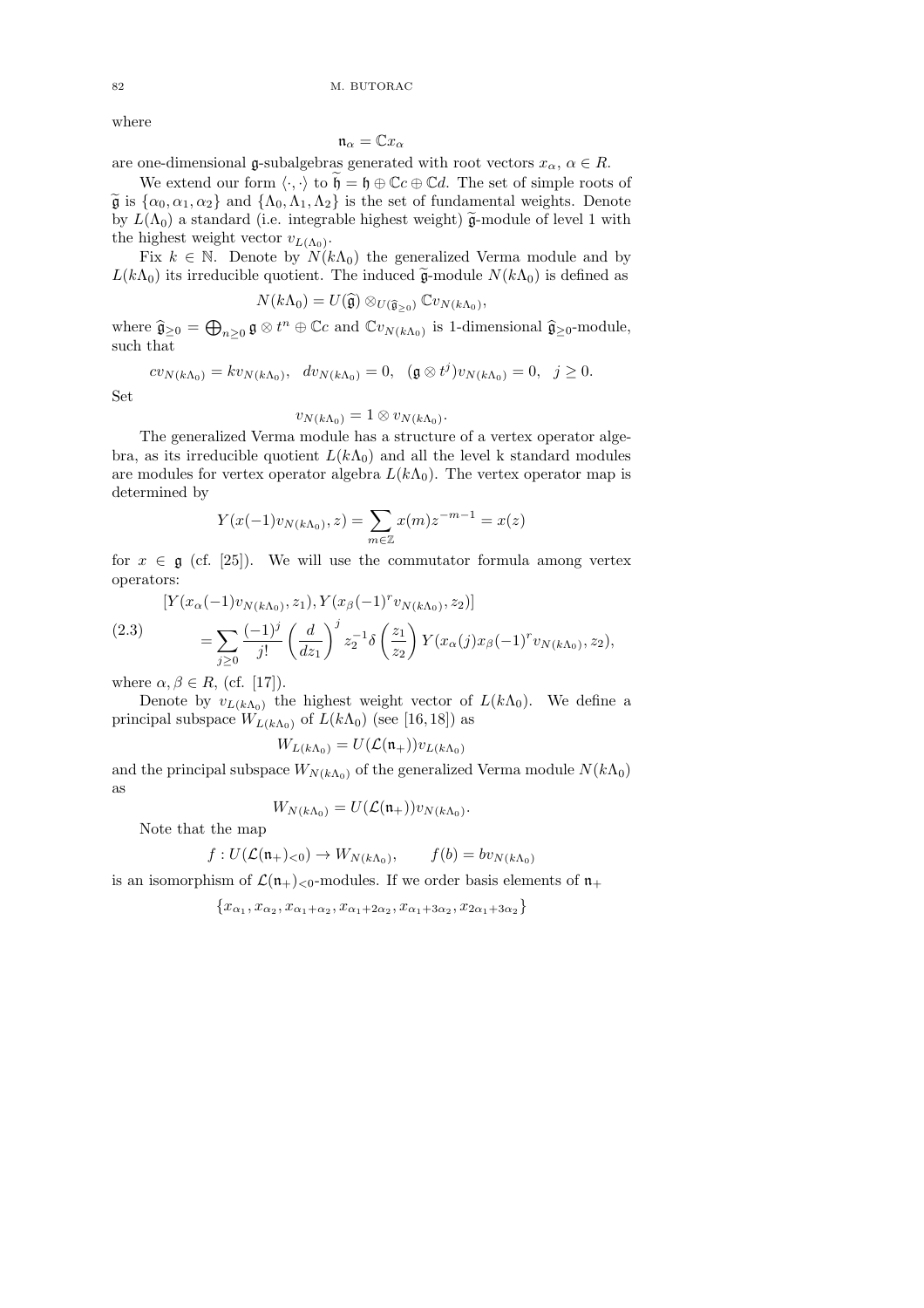in the following way:

$$
x_{\alpha_2} < x_{\alpha_1} < x_{\alpha_1 + \alpha_2} < x_{\alpha_1 + 2\alpha_2} < x_{\alpha_1 + 3\alpha_2} < x_{2\alpha_1 + 3\alpha_2}
$$

and basis elements of  $\mathcal{L}(\mathfrak{n}_+)_{\leq 0}$ 

$$
\{x_{\alpha}(m): \alpha \in R_+, m < 0\}
$$

as:

 $x(m) \leq y(m') \Leftrightarrow x < y \text{ or } x = y \text{ and } m < m'$ ,

then from the Poincaré-Birkhoff-Witt theorem follows that vectors

(2.4) 
$$
x_{\alpha_2}(m_1^1) \cdots x_{\alpha_2}(m_1^{s_1}) x_{\alpha_1}(m_2^1) \cdots x_{\alpha_1}(m_2^{s_2}) \cdots x_{2\alpha_1+3\alpha_2}(m_6^1) \cdots x_{2\alpha_1+3\alpha_2}(m_6^{s_6}) v_{N(k\Lambda_0)},
$$

where  $m_i^1 \leq \cdots \leq m_i^{s_i} < 0$ ,  $s_i \geq 0$ ,  $1 \leq i \leq 6$ , form a basis of a vector space  $W_{N(k\Lambda_0)}$ .

In next sections, we construct bases of principal subspaces  $W_{L(k\Lambda_0)}$  and  $W_{N(k\Lambda_0)}$  in terms of certain coefficients of vertex operators corresponding to vectors  $x_{\alpha_i}(-1)^r v_{L(k\Lambda_0)}$  (and  $x_{\alpha_i}(-1)^r v_{N(k\Lambda_0)}$ ), where  $r \ge 1$  and  $\alpha_i \in \Pi$ .

First, we choose a special subspace of  $U(\mathcal{L}(\mathfrak{n}_+))$ 

$$
U=U(\mathcal{L}(\mathfrak{n}_{\alpha_2}))U(\mathcal{L}(\mathfrak{n}_{\alpha_1})).
$$

It is easy to see that principal subspaces are generated by operators in  $U$ acting on the highest weight vectors  $v_{L(k\Lambda_0)}$  and  $v_{N(k\Lambda_0)}$  (see Lemma 3.1 in  $[18]$ .

#### 3. Quasi-particle bases of principal subspaces

We start this section with introducing all necessary notions and facts needed in the construction of quasi-particle bases of principal subspaces. Some terms and labels which we use, but are not mentioned, are the same as in our previous work, therefore, for more details we refer to [4, 5] and also to [18].

3.1. Quasi-particle monomials. For given  $i \in \{1,2\}$ ,  $r \in \mathbb{N}$  and  $m \in \mathbb{Z}$ define a quasi-particle of color i, charge r and energy  $-m$  by

$$
x_{r\alpha_i}(m) = \text{Res}_z \left\{ z^{m+r-1} x_{r\alpha_i}(z) \right\},\,
$$

where  $x_{r\alpha_i}(z)$  is a vertex operator

$$
x_{r\alpha_i}(z) := x_{\alpha_i}(z)^r = Y((x_{\alpha_i}(-1))^r v_{L(k\Lambda_0)}, z).
$$

 $x_{r\alpha_i}(z)$  is the generating function of quasi-particles of color i and charge r.

Denote by  $b(\alpha_i)$  the monochromatic quasi-particle monomial, that is the product of quasi-particles of the same color  $i$ . We say that monomial  $b$  "colored" with more colors is a polychromatic monomial. As in the case of  $B_2^{(1)}$ , our basis monomials will be "colored" with two colors  $i = 1, 2$  and our monomials will have the form

$$
b = b(\alpha_2)b(\alpha_1).
$$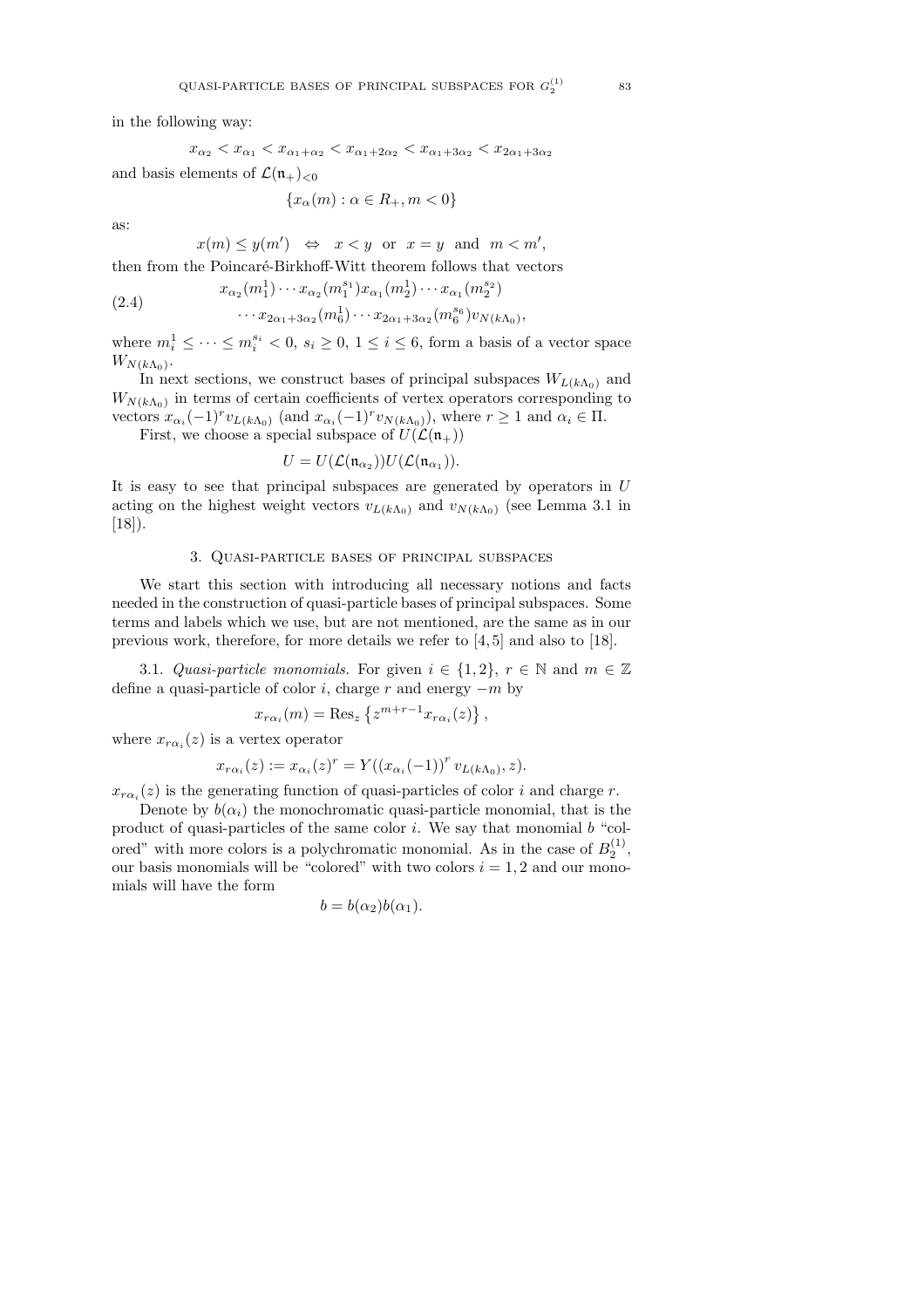For monomial

$$
b(\alpha_2)b(\alpha_1) = x_{n_{r_2^{(1)},2}\alpha_2}(m_{r_2^{(1)},2})\cdots x_{n_{1,2}\alpha_2}(m_{1,2})
$$

$$
x_{n_{r_1^{(1)},1}\alpha_1}(m_{r_1^{(1)},1})\cdots x_{n_{1,1}\alpha_1}(m_{1,1}),
$$

we will say it is of charge-type

$$
\mathcal{R}'=\left(n_{r_{2}^{(1)},2},\ldots,n_{1,2};n_{r_{1}^{(1)},1},\ldots,n_{1,1}\right),
$$

where

$$
0 \leq n_{r_i^{(1)},i} \leq \ldots \leq n_{1,i},
$$

dual-charge-type

where

$$
r_i^{(1)} \ge r_i^{(2)} \ge \ldots \ge r_i^{(s_i)} \ge 0
$$

 $\mathcal{R} = \left( r_2^{(1)}, \ldots, r_2^{(s_2)}; r_1^{(1)}, \ldots, r_1^{(s_1)} \right),$ 

and color-type

$$
(r_2,r_1)\,,
$$

where

$$
r_i = \sum_{p=1}^{r_i^{(1)}} n_{p,i} = \sum_{t=1}^{s_i} r_i^{(t)} \text{ and } s_i \in \mathbb{N},
$$

(cf. [4, 5, 18]) if for every color  $\mathcal R$  and  $\mathcal R'$  are mutually conjugate partitions of  $r_i$  (cf. [1]). We use the same terminology for the products of generating functions.

We assume that all monomial factors are sorted so that energies of quasiparticles of the same color and the same charge form an increasing sequence of integers from right to left. We compare charge-type  $\mathcal{R}'$  and  $\mathcal{R}'$ , where  $\mathcal{R}'$  =  $(\overline{n_{\overline{r}_{2}^{(1)},2},\ldots,\overline{n}_{1,1}})$ , so that we compare their charges from right to left, i.e. we write  $\mathcal{R}' \leq \overline{\mathcal{R}'}$  if there is  $u \in \mathbb{N}$ , such that  $n_{1,i} = \overline{n}_{1,i}, n_{2,i} = \overline{n}_{2,i}, \ldots, n_{u-1,i} =$  $\overline{n}_{u-1,i}$ , and  $u = \overline{r}_i^{(1)} + 1$  or  $n_{u,i} < \overline{n}_{u,i}$ .

We compare two monomials b and  $\overline{b}$  by comparing first their chargetypes  $\mathcal{R}'$  and  $\overline{\mathcal{R}'}$  and then their sequences of energies  $(m_{r_2^{(1)},2},...,m_{1,1})$  and  $(\overline{m}_{\overline{r}_2^{(1)},2},\ldots,\overline{m}_{1,1})$  (in a similar way as charge-types, again starting from color  $i = 1$ :

$$
b < \overline{b} \text{ if } \begin{cases} \mathcal{R}' < \overline{\mathcal{R}'}, \\ \mathcal{R}' = \overline{\mathcal{R}'} \text{ and } \left(m_{r_2^{(1)},2}, \ldots, m_{1,1}\right) < \left(\overline{m}_{\overline{r}_2^{(1)},2}, \ldots, \overline{m}_{1,1}\right).
$$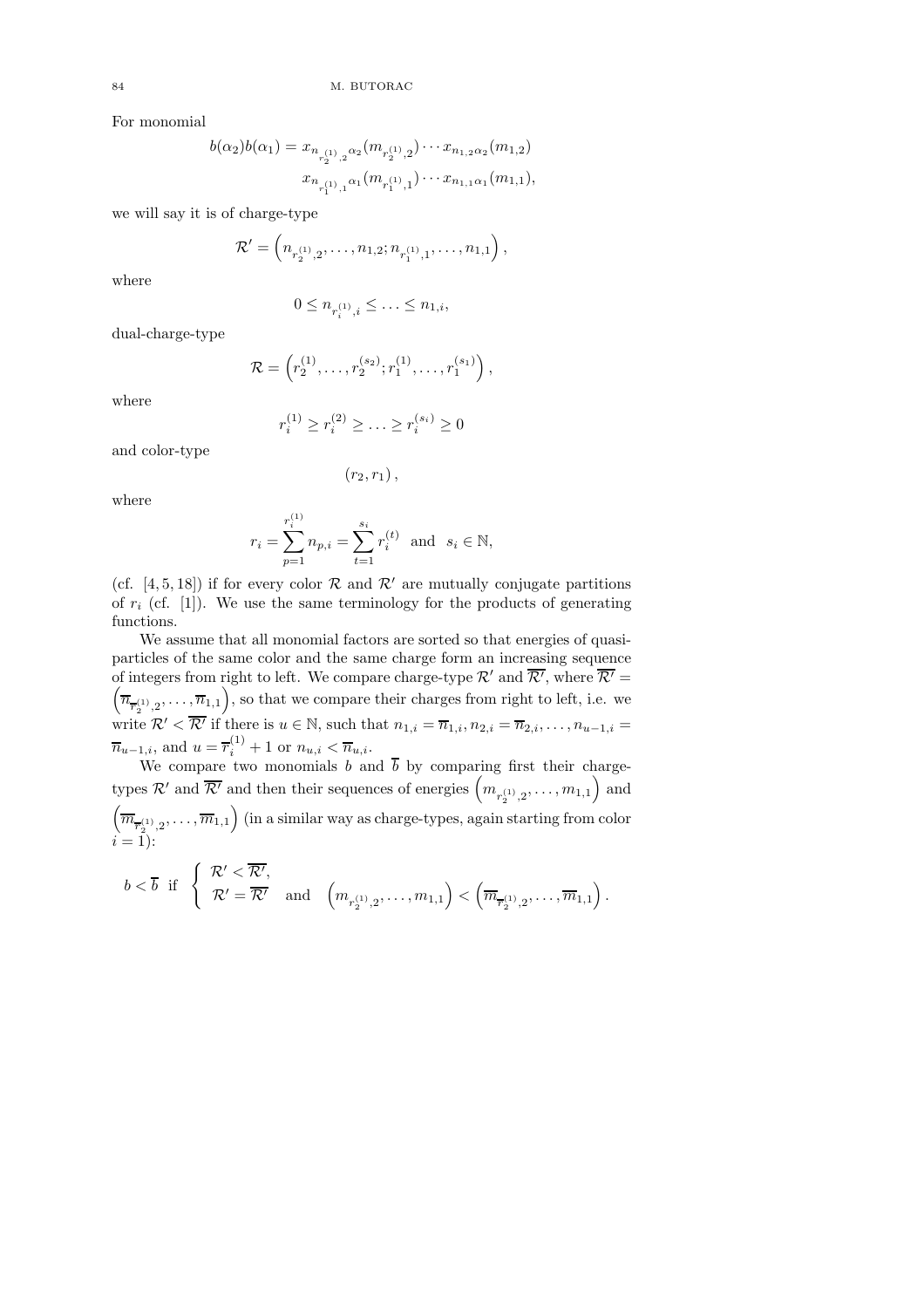3.2. Relations among quasi-particles. On a standard module  $L(k\Lambda_0)$ , we have vertex operator algebra relations

(3.1) 
$$
x_{(k+1)\alpha_1}(z) = 0,
$$

(3.2) 
$$
x_{(3k+1)\alpha_2}(z) = 0,
$$

(3.3)  $x_{n\alpha_i}(z)v_{L(k\Lambda_0)} \in W_{L(k\Lambda_0)}[[z]]$ ,

and

(3.4) 
$$
x_{n\alpha_i}(m)v_{L(k\Lambda_0)} = 0, \text{ for } m > -n,
$$

when  $n \leq k$  for  $i = 1$  and  $n \leq 3k$  for  $i = 2$ , (see [25, 27]).

In reducing the set  $Uv_{L(k\Lambda_0)}$  to the spanning set we use relations for a sequence of monochromatic monomial vectors (see Lemma 2.2.1 in [4], or  $[20, 18, 15]$ 

$$
x_{n\alpha_i}(m)x_{n'\alpha_i}(m')v_{L(k\Lambda_0)}, x_{n\alpha_i}(m-1)x_{n'\alpha_i}(m'+1)v_{L(k\Lambda_0)},\ldots
$$

$$
\ldots, x_{n\alpha_i}(m-2n+1)x_{n'\alpha_i}(m'+2n-1)v_{L(k\Lambda_0)},
$$

colored with color i and with charge-type  $(n, n')$ , where  $n < n'$ , which we express as a (finite) linear combination of monomial vectors

(3.5) 
$$
x_{n\alpha_i}(j)x_{n'\alpha_i}(j')v_{L(k\Lambda_0)}
$$
 such that  $j \leq m-2n$  and  $j' \geq m'+2n$ 

and monomial vectors with a factor quasi-particle  $x_{(n'+1)\alpha_i}(j_1), j_1 \in \mathbb{Z}$ .

In the case when  $n = n'$  monomials

$$
x_{n\alpha_i}(m)x_{n\alpha_i}(m')
$$
 with  $m'-2n < m \leq m'$ 

can be expressed as a linear combination of monomials

(3.6) 
$$
x_{n\alpha_i}(j)x_{n\alpha_i}(j') \text{ with } j \leq j'-2n
$$

and monomials with quasi-particle  $x_{(n+1)\alpha_i}(j_1), j_1 \in \mathbb{Z}$  (see Corollary 2.2.2) in [4], or [20, 18, 15]).

Next, we consider products of quasi-particles colored with different colors. First, from commutation formulas (2.1) and (2.2) and induction on  $n, n' \in \mathbb{N}$ follows

LEMMA 3.1. Let  $n \leq 3k$ ,  $n' \leq k$  be fixed. We have:

$$
\rm a)
$$

$$
x_{\alpha_1}(0)x_{\alpha_2}^n(-1)v_{L(k\Lambda_0)} = -nx_{\alpha_2}^{n-1}(-1)x_{\alpha_1+\alpha_2}(-1)v_{L(k\Lambda_0)}
$$
  
+  $\binom{n}{2}x_{\alpha_2}^{n-2}(-1)x_{\alpha_1+2\alpha_2}(-2)v_{L(k\Lambda_0)}$   
-  $\binom{n}{3}x_{\alpha_2}^{n-3}(-1)x_{\alpha_1+3\alpha_2}(-3)v_{L(k\Lambda_0)};$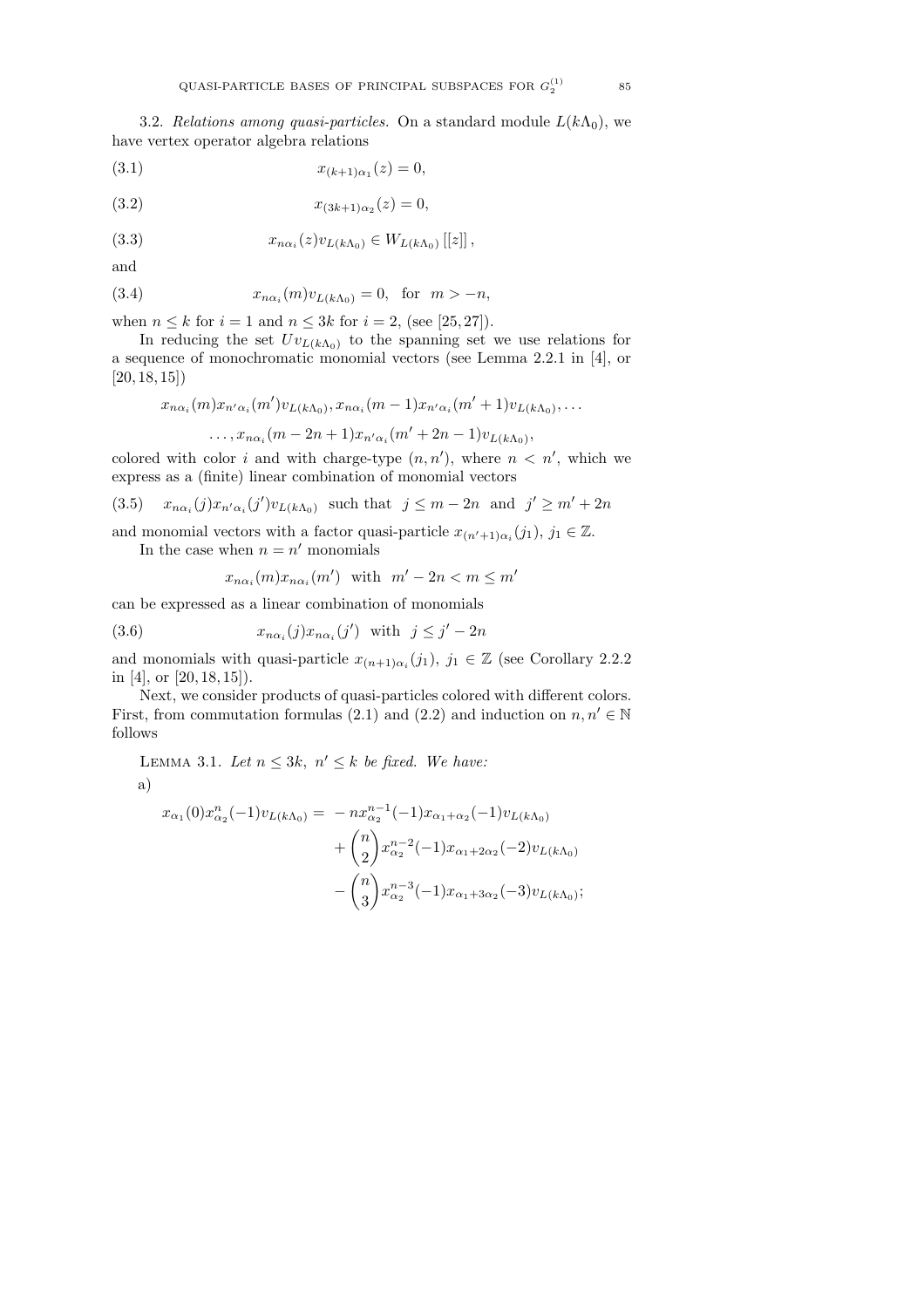b)

$$
x_{\alpha_1}(1)x_{\alpha_2}^n(-1)v_{L(k\Lambda_0)} = {n \choose 2} x_{\alpha_2}^{n-2}(-1)x_{\alpha_1+2\alpha_2}(-1)v_{L(k\Lambda_0)}
$$
  

$$
- {n \choose 3} x_{\alpha_2}^{n-3}(-1)x_{\alpha_1+3\alpha_2}(-2)v_{L(k\Lambda_0)};
$$
  
c)  $x_{\alpha_1}(2)x_{\alpha_2}^n(-1)v_{L(k\Lambda_0)} = -{n \choose 3} x_{\alpha_2}^{n-3}(-1)x_{\alpha_1+3\alpha_2}(-1)v_{L(k\Lambda_0)};$   
d)  $x_{\alpha_1}(j)x_{\alpha_2}^n(-1)v_{L(k\Lambda_0)} = 0$ , where  $j \ge 3$ ;  
e)  $x_{\alpha_2}(0)x_{\alpha_1}^{n'}(-1)v_{L(k\Lambda_0)} = n'x_{\alpha_1}^{n'-1}x_{\alpha_1+\alpha_2}(-1)v_{L(k\Lambda_0)};$   
f)  $x_{\alpha_2}(j)x_{\alpha_1}^{n'}(-1)v_{L(k\Lambda_0)} = 0$ , where  $j \ge 1$ .

The previous lemma implies relation among quasi-particles of different colors:

LEMMA 3.2. Let  $n_1 \leq k$ ,  $n_2 \leq 3k$ . One has

(3.7) 
$$
(z_1 - z_2)^{\min\{3n_1, n_2\}} x_{n_1\alpha_1}(z_1) x_{n_2\alpha_2}(z_2)
$$

$$
= (z_1 - z_2)^{\min\{3n_1, n_2\}} x_{n_2\alpha_2}(z_2) x_{n_1\alpha_1}(z_1).
$$

PROOF. Note, that from commutator formula for vertex operators  $(2.3)$ , statements a), b), c) and d) of Lemma 3.1 and properties of  $\delta$ -function we have

$$
(3.8) \qquad (z_1 - z_2)^3 x_{\alpha_1}(z_1) x_{n_2 \alpha_2}(z_2) = (z_1 - z_2)^3 x_{n_2 \alpha_2}(z_2) x_{\alpha_1}(z_1).
$$

In a similar way, using e) and f) parts of Lemma 3.1 we have

(3.9) 
$$
(z_1 - z_2)x_{n_1\alpha_1}(z_1)x_{\alpha_2}(z_2) = (z_1 - z_2)x_{\alpha_2}(z_2)x_{n_1\alpha_1}(z_1).
$$

Now, from (3.8) and (3.9) follows the lemma.

By using derived relations we can define the set of quasi-particle monomials which generate our bases (acting on the highest weight vectors)

$$
\begin{split} B_{W_{L(k\Lambda_0)}} &= \bigcup_{\substack{n_{r^{(1)}_1,1}\leq \ldots \leq n_{1,1}\leq k \\ n_{r^{(1)}_2,2}\leq \ldots \leq n_{1,2}\leq 3k}} \left( \text{or, equivalently, } \bigcup_{\substack{r^{(1)}_1\geq \ldots \geq r^{(k)}_1\geq 0 \\ r^{(1)}_2\geq \ldots \geq r^{(3k)}_2\geq 0}} \right)\\ &\left\{ b = b(\alpha_2)b(\alpha_1) \right.\\ &= x_{n_{r^{(1)}_2,2}\alpha_2}(m_{r^{(1)}_2,2})\cdots x_{n_{1,2}\alpha_2}(m_{1,2})x_{n_{r^{(1)}_1,1}\alpha_1}(m_{r^{(1)}_1,1})\cdots x_{n_{1,1}\alpha_1}(m_{1,1}) : \end{split}
$$

 $\Box$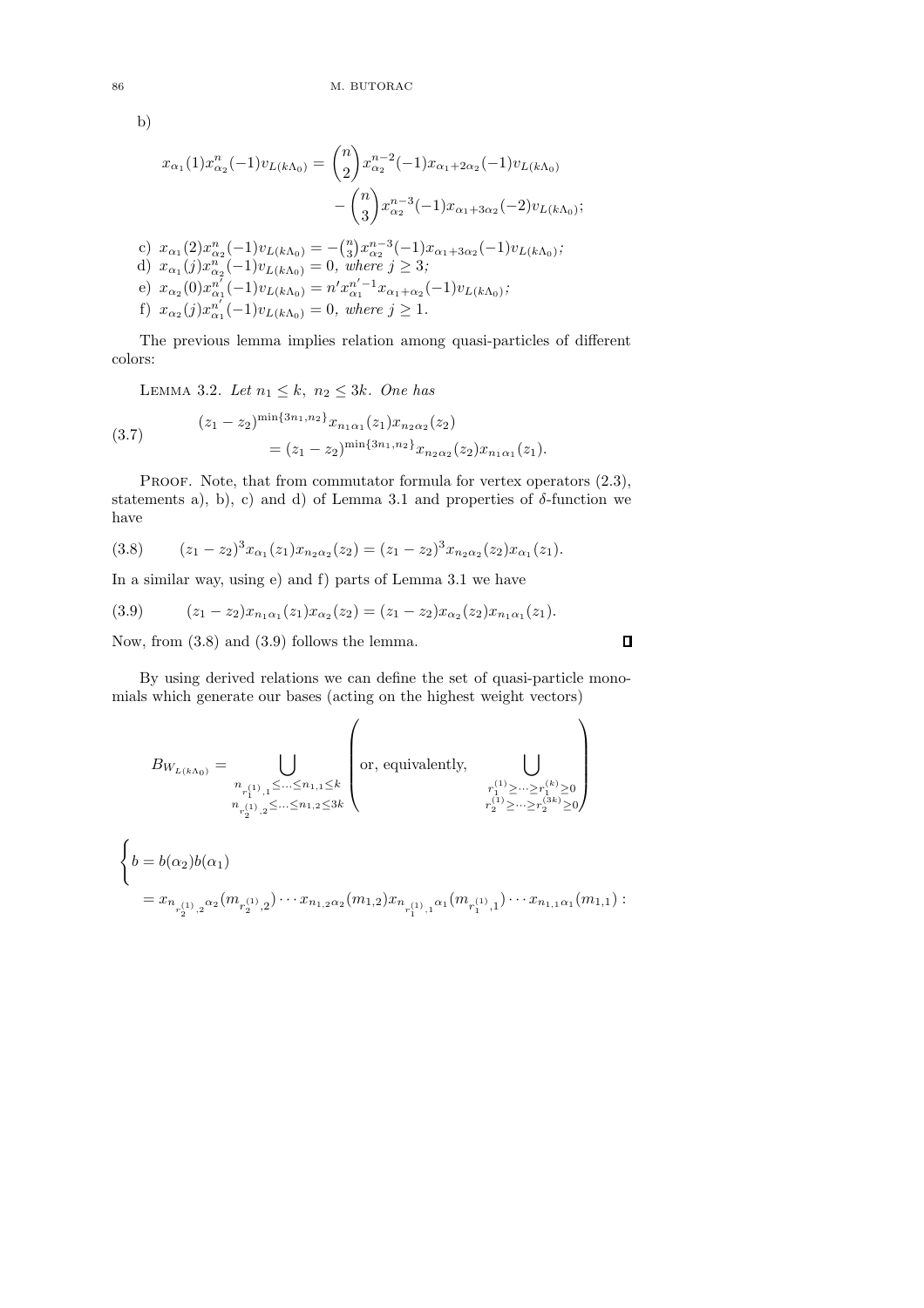$$
m_{p,1} \leq -n_{p,1} - \sum_{p>p' > 0} 2 \min\{n_{p,1}, n_{p',1}\}, \ 1 \leq p \leq r_1^{(1)}; \n m_{p+1,1} \leq m_{p,1} - 2n_{p,1} \text{ if } n_{p+1,1} = n_{p,1}, \ 1 \leq p \leq r_1^{(1)} - 1; \n m_{p,2} \leq -n_{p,2} + \sum_{q=1}^{r_1^{(1)}} \min\{3n_{q,1}, n_{p,2}\} - \sum_{p>p' > 0} 2 \min\{n_{p,2}, n_{p',2}\}, \n 1 \leq p \leq r_2^{(1)}; \n m_{p+1,2} \leq m_{p,2} - 2n_{p,2} \text{ if } n_{p,2} = n_{p+1,2}, \ 1 \leq p \leq r_2^{(1)} - 1
$$

 $\overline{\phantom{a}}$ J The condition on energies of quasi-particles colored with color  $i = 2$  contains a part which follows from relation (3.7). The other conditions on energies which follow from relations  $(3.1)$ – $(3.6)$  are similar to difference conditions as in the case of  $B_2^{(1)}$ .

Now, we can state the Proposition 3.3, whose proof follows closely [18].

PROPOSITION 3.3. The set

 $\begin{array}{c} \hline \end{array}$  $\overline{\phantom{a}}$  $\overline{\phantom{a}}$  $\overline{\phantom{a}}$  $\overline{\phantom{a}}$  $\overline{\phantom{a}}$  $\overline{\phantom{a}}$  $\overline{\phantom{a}}$  $\overline{\phantom{a}}$  $\overline{\phantom{a}}$  $\overline{\phantom{a}}$ 

$$
\mathfrak{B}_{W_{L(k\Lambda_{0})}} = \left\{ b v_{L(k\Lambda_{0})} : b \in B_{W_{L(k\Lambda_{0})}} \right\}
$$

spans the principal subspace  $W_{L(k\Lambda_0)}$ .

In the rest of this section we consider the proof of linear independence of the set  $\mathfrak{B}_{W_{L(k\Lambda_0)}}$ . First, we introduce the properties of operators on a standard module level 1, which we will use in our proof.

3.3. Projection  $\pi_{\mathcal{R}}$ . Let  $k > 1$ . We realize the principal subspace  $W_{L(k\Lambda_0)}$ as a subspace of the tensor product  $W_{L(\Lambda_0)}^{\otimes k} \subset L(\Lambda_0)^{\otimes k}$ , where

$$
v_{L(k\Lambda_0)} = \underbrace{v_{L(\Lambda_0)} \otimes \cdots \otimes v_{L(\Lambda_0)}}_{k \text{ factors}}
$$

is the highest weight vector.

For a chosen dual-charge-type

$$
\mathfrak{R} = \left( r_2^{(1)}, \ldots, r_2^{(3k)}; r_1^{(1)}, \ldots, r_1^{(k)} \right),
$$

denote by  $\pi_{\mathfrak{R}}$  the projection of principal subspace  $W_{L(k\Lambda_0)}$  to the subspace

$$
W_{L(\Lambda_0)}(L_{2}^{(k)};r_1^{(k)})} \otimes \cdots \otimes W_{L(\Lambda_0)}(L_{2}^{(1)};r_1^{(1)})},
$$

where  $W_{L(\Lambda_0)}_{(\mu_2^{(t)},r_1^{(t)})}$  is a h-weight subspace of weight  $\mu_2^{(t)}\alpha_2 + r_1^{(t)}\alpha_1 \in Q$ with

$$
\mu_2^{(t)} = r_2^{(3t)} + r_2^{(3t-1)} + r_2^{(3t-2)},
$$

for every  $1 \le t \le k$ .

We shall denote by the same symbol  $\pi_{\Re}$  the generalization of this projection to the space of formal series with coefficients in  $W^{\otimes k}_{L(\Lambda_0)}$ . Let

$$
(3.10) \qquad x_{n_{r_2^{(1)},2}\alpha_2}(z_{r_2^{(1)},2})\cdots x_{n_{1,2}\alpha_2}(z_{1,2})x_{n_{r_1^{(1)},1}\alpha_1}(z_{r_1^{(1)},1})\cdots x_{n_{1,1}\alpha_1}(z_{1,1})
$$

be a generating function of the chosen dual-charge-type  $\Re$  and the corresponding charge-type  $\mathfrak{R}'$ . Then, from relations  $(3.1)$  and  $(3.2)$  and definition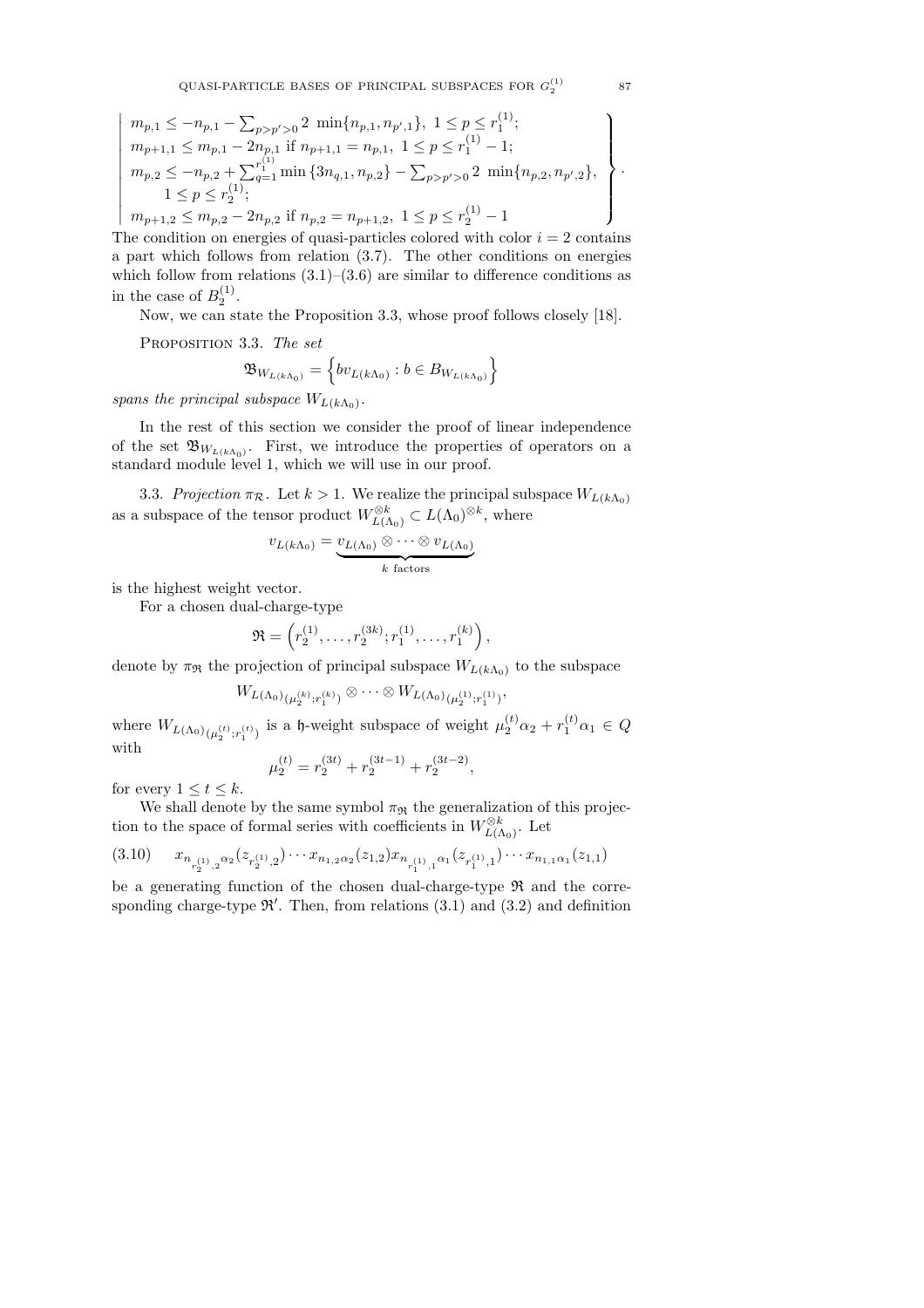of the action of Lie algebra on the modules, follows that the projection of the generating function (3.10) is

$$
\pi_{\mathfrak{R}} x_{n_{r_{2}^{(1)},2}^{(1)},2} \cdots x_{n_{1,1}\alpha_{1}}(z_{1,1}) v_{L(k\Lambda_{0})}
$$
\n
$$
= C x_{n_{r_{2}^{(3k-2)},2}^{(k)}} \cdots x_{n_{r_{2}^{(3k-2)},2}^{(k)}} \cdots x_{n_{r_{2}^{(3k-1)},2}^{(k)}} \cdots x_{n_{r_{2}^{(3k)},2}^{(k)}}(z_{r_{2}^{(3k-1)},2}^{(3k-1)},2}) \cdots
$$
\n
$$
\cdots x_{n_{r_{2}^{(3k)},2}^{(k)}}(z_{r_{2}^{(3k)},2}) \cdots
$$
\n
$$
(3.11)
$$
\n
$$
\cdots x_{n_{1,2}^{(k)}\alpha_{2}}(z_{1,2}) x_{n_{r_{1}^{(k)},1}^{(k)}}(z_{r_{1}^{(k)},1}) \cdots x_{n_{1,1}^{(k)}\alpha_{1}}(z_{1,1}) v_{L(\Lambda_{0})}
$$
\n
$$
\otimes \cdots \otimes
$$
\n
$$
\otimes x_{n_{r_{2}^{(1)},2}^{(1)}} \alpha_{2}(z_{r_{2}^{(1)},2}) \cdots x_{n_{r_{2}^{(2)},2}^{(1)}}(z_{r_{2}^{(2)},2}) \cdots x_{n_{r_{2}^{(3)},2}^{(1)}}(z_{r_{2}^{(3)},2}) \cdots
$$
\n
$$
\cdots x_{n_{1,2}^{(1)}\alpha_{2}}(z_{1,2}) \cdots x_{n_{r_{1}^{(1)},1}^{(1)}}(z_{1,1}) \cdots x_{n_{1,1}^{(1)}\alpha_{1}}(z_{1,1}) v_{L(\Lambda_{0})},
$$

where  $C \in \mathbb{C}^*$ ,

$$
0 \le n_{p,2}^{(t)} \le 3, \quad n_{p,2}^{(1)} \ge n_{p,2}^{(2)} \ge \ldots \ge n_{p,2}^{(k-1)} \ge n_{p,2}^{(k)}, \quad n_{p,2} = \sum_{t=1}^{k} n_{p,2}^{(t)},
$$

,

for every every  $p, 1 \le p \le r_2^{(1)}$ , so that at most one  $n_{p,2}^{(t)}$   $(1 \le t \le k)$  can be 1 or 2 and

$$
0 \le n_{p,1}^{(t)} \le 1, \quad 1 \le t \le k, \quad n_{p,1}^{(1)} \ge n_{p,1}^{(2)} \ge \ldots \ge n_{p,1}^{(k-1)} \ge n_{p,1}^{(k)}, \quad n_{p,1} = \sum_{t=1}^{k} n_{p,1}^{(t)},
$$

for every every  $p, 1 \leq p \leq r_1^{(1)}$ .

EXAMPLE 3.4. In the case when  $k = 2$  the projection  $\pi_{\mathfrak{R}}$ , where  $\mathfrak{R} =$  $(6, 5, 4, 3, 2, 1; 3, 2)$ , of generating function

$$
x_{\alpha_2}(z_{6,2})x_{2\alpha_2}(z_{5,2})x_{3\alpha_2}(z_{4,2})x_{4\alpha_2}(z_{3,2})x_{5\alpha_2}(z_{2,2})
$$
  

$$
x_{6\alpha_2}(z_{1,2})x_{\alpha_1}(z_{3,1})x_{2\alpha_1}(z_{2,1})x_{2\alpha_1}(z_{1,1})
$$

on

$$
W_{L(\Lambda_0)_{(6;2)}} \otimes W_{L(\Lambda_0)_{(15;3)}}
$$

can be represented graphically as in the Figure 1, where at most one generating function of color  $i = 1$  is placed on every tensor factor and at most three generating functions of color  $i = 2$  are placed on every tensor factor.

We define the projection of monomial vector  $bv_{L(k\Lambda_0)}$ , with  $b \in B_{W_{L(k\Lambda_0)}}$ colored with color-type  $(r_2, r_1)$ , charge-type  $\mathfrak{R}'$  and dual-charge-type  $\mathfrak{R}$ (3.12)

 $b = x_{n_{r_2^{(1)},2}\alpha_2}(m_{r_2^{(1)},2})\cdots x_{n_{1,2}\alpha_2}(m_{1,2})x_{n_{r_1^{(1)},1}\alpha_1}(m_{r_1^{(1)},1})\cdots x_{n_{1,1}\alpha_1}(m_{1,1})$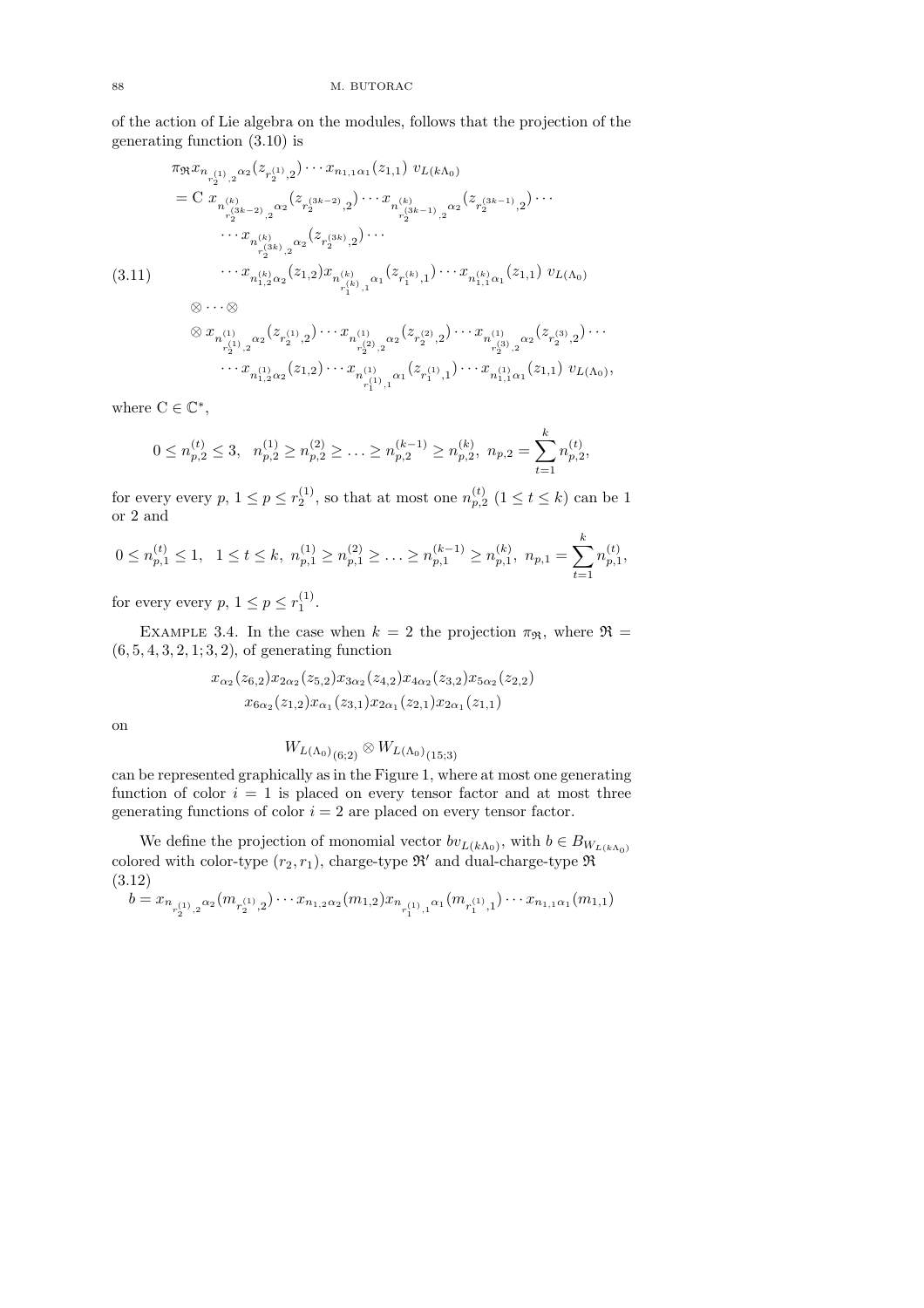

Figure 1. Example 3.4

as a coefficient of the projection of the generating function (3.11) which we denote as

 $\pi_{\mathfrak{R}}bv_{L(k\Lambda_{0})}.$ If  $\bar{b} \in B_{W_{L(k\Lambda_0)}}$  is a monomial of charge-type  $(\bar{n}_{\bar{r}_2^{(1)},2},\ldots,\bar{n}_{1,2};\bar{n}_{\bar{r}_1^{(1)},1},\ldots,\bar{n}_{1,1}),$ dual-charge-type  $\bar{\mathfrak{R}} = \left( \bar{r}_2^{(1)}, \ldots, \bar{r}_2^{(3k)}; \bar{r}_1^{(1)}, \ldots, \bar{r}_1^{(k)} \right)$  and such that  $b < \overline{b}$ .

then, from the definition of projection, follows that

 $\pi_{\Re} \bar{b} v_{L(k\Lambda_0)} = 0.$ 

We will use this property of projection  $\pi_\Re$  in the proof of linear independence.

3.4. Operator  $A_{\theta}$ . Denote by  $A_{\theta}$  the coefficient of an intertwining operator  $x_{\theta}(z)$ 

$$
A_{\theta} = \text{Res}_{z} z^{-1} x_{\theta}(z) = x_{\theta}(-1)
$$

which commutes with the action of  $\mathcal{L}(\mathfrak{n}_+)$  and such that

(3.13) 
$$
A_{\theta}v_{L(\Lambda_0)} = x_{\theta}(-1)v_{L(\Lambda_0)}.
$$

We act with operator

$$
1 \otimes \cdots \otimes A_{\theta} \otimes \underbrace{1 \otimes \cdots \otimes 1}_{s-1 \text{ factors}}, s \leq k
$$

on the vector  $bv_{L(k\Lambda_0)} \in \mathcal{B}_{W_{L(k\Lambda_0)}},$  where quasi-particle monomial b is as in (3.12). From the definition of projection, it follows that vector

 $(1 \otimes \cdots \otimes 1 \otimes A_{\theta} \otimes 1 \otimes \cdots \otimes 1) (\pi_{\mathfrak{R}}bv_{L(k\Lambda_0)})$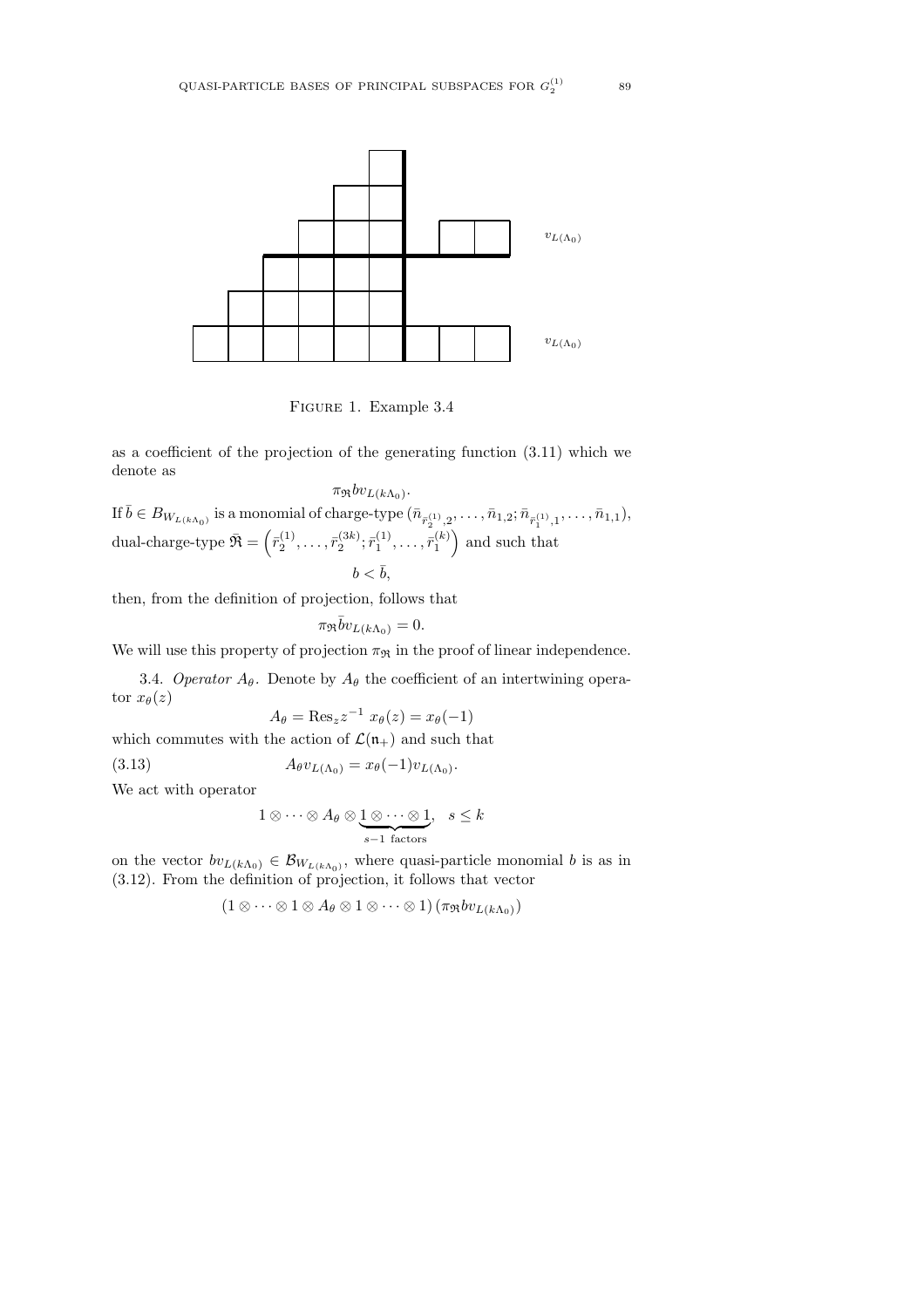is the coefficient of

$$
(3.14) (1 \otimes \cdots \otimes A_{\theta} \otimes 1 \otimes \cdots \otimes 1) \pi_{\mathfrak{R}} x_{n_{r_2^{(1)},2} \alpha_2}(z_{r_2^{(1)},2}) \cdots x_{s \alpha_1}(z_{1,1}) v_{L(k\Lambda_0)}.
$$

From  $(3.13)$  it follows that in the s-th tensor row of  $(3.14)$  we have

$$
(3.15)
$$
\n
$$
\begin{array}{c}\n\otimes x_{n_{r_2^{(3s-2)},2}^{(s_1^{(3s-2)},2)}}(z_{r_2^{(3s-2)},2})\cdots x_{n_{r_2^{(3s-1)},2}^{(s_1^{(3s-1)},2}}(z_{r_2^{(3s-1)},2})\cdots \\
\cdots x_{n_{r_2^{(3s)},2}^{(s_1^{(3s)},2)}}(z_{r_2^{(3s)},2})\cdots x_{n_{1,2}^{(s)}\alpha_l}(z_{1,2}) \\
x_{n_{r_1^{(s)},1}^{(s_1^{(3)},1)}}(z_{r_1^{(s)},1})\cdots x_{\alpha_1}(z_{1,1})x_{\theta}(-1)v_{L(\Lambda_0)}\otimes\cdots,\n\end{array}
$$

where  $0 \le n_{p,1}^{(s)} \le 1$ , for  $1 \le p \le r_1^{(s)}$  and  $0 \le n_{p,2}^{(s)} \le 3$ , for  $1 \le p \le r_2^{(3s-2)}$ .

3.5. Operators  $e_{\alpha}$ . For every root  $\alpha \in R$ , we define on the level 1 standard module  $L(\Lambda_0)$ , the "Weyl group translation" operator  $e_\alpha$  by

$$
e_{\alpha} = \exp x_{-\alpha}(1) \exp (-x_{\alpha}(-1)) \exp x_{-\alpha}(1) \exp x_{\alpha}(0)
$$
  
 
$$
\exp (-x_{-\alpha}(0)) \exp x_{\alpha}(0),
$$

(for properly normalized root vectors, cf. [21]). Then on  $L(\Lambda_0)$  we have

(3.16) 
$$
e_{\alpha}v_{L(\Lambda_0)} = -x_{\alpha}(-1)v_{L(\Lambda_0)},
$$

(3.17) 
$$
x_{\beta}(j)e_{\alpha} = e_{\alpha}x_{\beta}(j - \beta(\alpha^{\vee})), \ \ \beta \in R, \ \ j \in \mathbb{Z}.
$$

For  $\alpha = \theta$ , from (3.16) and (3.17), it follows that we can (3.15) write as

$$
\cdots \otimes x_{n^{(s)}_{r^{(3s-2)}_{l},2}\alpha_{2}}(z_{r^{(3s-2)}_{2},2})\cdots x_{n^{(s)}_{r^{(3s-1)}_{2},2}\alpha_{2}}(z_{r^{(3s-1)}_{2},2})\cdots \cdots x_{n^{(s)}_{r^{(3s)}_{2},2}\alpha_{2}}(z_{r^{(3s)}_{2},2})\cdots x_{n^{(s)}_{1,2}\alpha_{l}}(z_{1,2})
$$
\n
$$
x_{n^{(s)}_{r^{(k)}_{1},1}\alpha_{1}}(z_{r^{(k)}_{1},1})z_{r^{(k)}_{1},1}\cdots x_{\alpha_{1}}(z_{1,1})z_{1,1}v_{L(\Lambda_{0})}\otimes \cdots.
$$

By taking the corresponding coefficients, we have

 $(1\otimes \cdots \otimes 1\otimes A_{\theta}\otimes 1\otimes \cdots \otimes 1)\pi_{\mathfrak{R}}bv_{L(k\Lambda_0)}=(1\otimes \cdots \otimes 1\otimes e_{\theta}\otimes 1\otimes \cdots \otimes 1)\pi_{\mathfrak{R}}b^+v_{L(k\Lambda_0)}$ where

$$
b^{+} = b^{+}(\alpha_{2})b^{+}(\alpha_{1}) = b(\alpha_{2})x_{n_{r_{1}^{(1)},1}\alpha_{1}}(m_{r_{1}^{(1)},1}+1)\cdots x_{s\alpha_{1}}(m_{1,1}+1).
$$

Now, let  $\alpha = \alpha_1$ . We consider the projection  $\pi_{\Re}bv_{L(k\Lambda_0)}$  of the monomial vector  $bv_{L(k\Lambda_0)}$  where  $b \in B_{W_{L(k\Lambda_0)}}$  is a monomial

(3.18)  
\n
$$
b = b(\alpha_2)b(\alpha_1)x_{s\alpha_1}(-s)
$$
\n
$$
= x_{n_{r_2^{(1)},2}\alpha_2}(m_{r_2^{(1)},2})\cdots x_{n_{1,2}\alpha_2}(m_{1,2})
$$
\n
$$
x_{n_{r_1^{(1)},1}\alpha_1}(m_{r_1^{(1)},1})\cdots x_{n_{2,1}\alpha_1}(m_{2,1})x_{s\alpha_1}(-s),
$$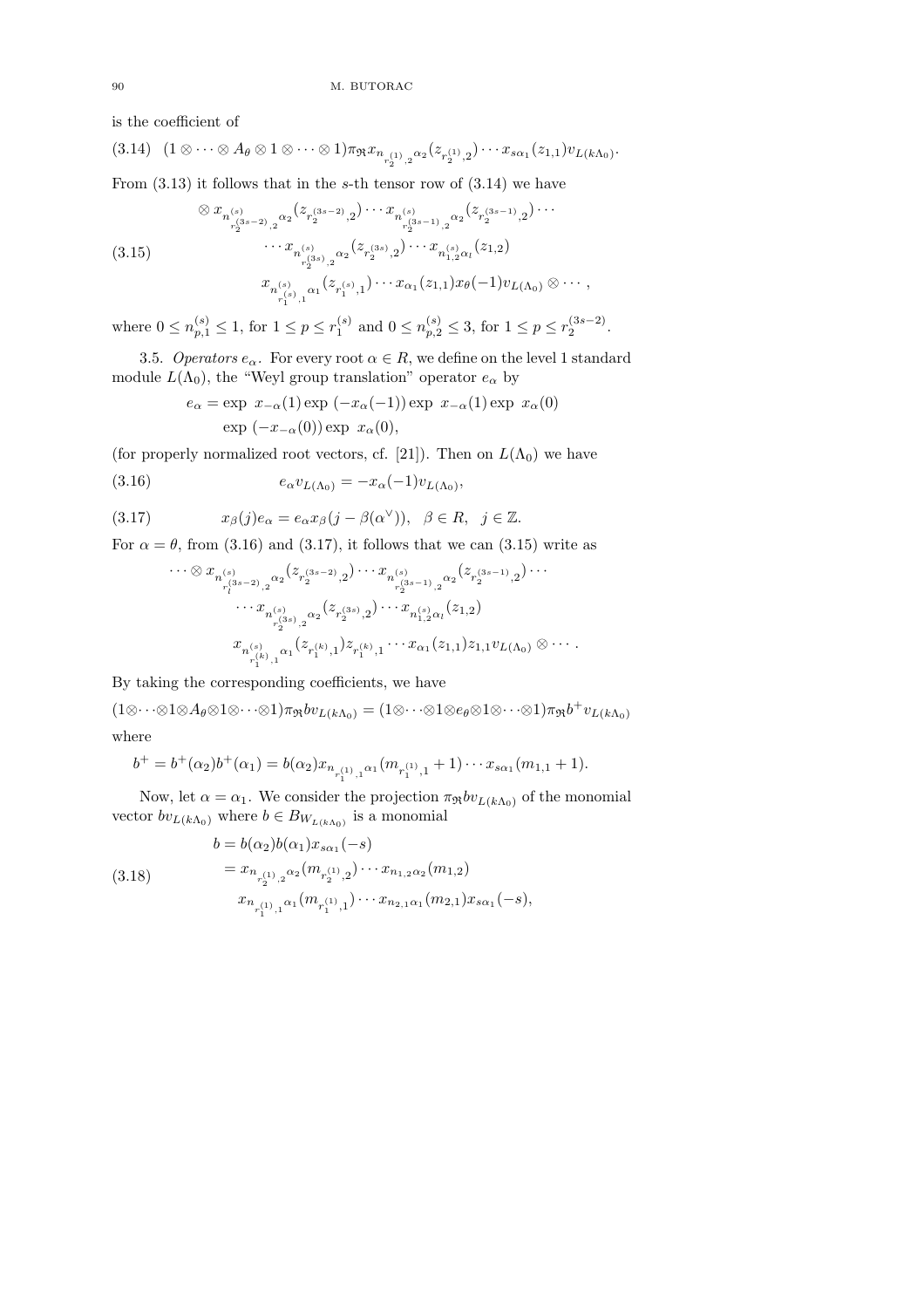of dual-charge-type

$$
\mathfrak{R} = \left( r_2^{(1)}, \ldots, r_2^{(3k)}; r_1^{(1)}, \ldots, r_1^{(s)}, 0 \ldots, 0 \right).
$$

The projection is a coefficient of the generating function

$$
\pi_{\mathfrak{R}} x_{n_{r_{2}^{(1)},2}^{(1)} \alpha_{2}}(z_{r_{2}^{(1)},2}) \cdots x_{n_{1,2} \alpha_{2}}(z_{1,2}) x_{n_{r_{1}^{(1)},1}^{(1)} \alpha_{1}}(z_{r_{1}^{(1)},1}) \cdots x_{n_{2,1} \alpha_{1}}(z_{2,1})
$$
\n
$$
(v_{L(\Lambda_{0})} \otimes \cdots \otimes v_{L(\Lambda_{0})} \otimes x_{\alpha_{1}}(-1)v_{L(\Lambda_{0})} \otimes \cdots \otimes x_{\alpha_{1}}(-1)v_{L(\Lambda_{0})})
$$
\n
$$
= C x_{n_{r_{2}^{(3k-2)},2}^{(k)}} \alpha_{2}(z_{r_{2}^{(3k-2)},2}) \cdots x_{n_{r_{2}^{(3k-1)},2}^{(k)}} \alpha_{2}(z_{r_{2}^{(3k-1)},2})
$$
\n
$$
\cdots x_{n_{r_{2}^{(3k)},2}^{(3k)}} \alpha_{2}(z_{r_{2}^{(3k)},2}) \cdots x_{n_{1,2}^{(k)} \alpha_{2}}(z_{1,2}) v_{L(\Lambda_{0})}
$$
\n
$$
\otimes \cdots \otimes
$$
\n
$$
x_{n_{r_{2}^{(3s-2)},2}^{(s)}} \alpha_{2}(z_{r_{2}^{(3s-2)},2}) \cdots x_{n_{r_{2}^{(3s-1)},2}^{(s)}} \alpha_{2}(z_{r_{2}^{(3s-1)},2})
$$
\n
$$
\cdots x_{n_{r_{2}^{(s)},2}^{(s)}} \alpha_{2}(z_{r_{2}^{(3s)},2}) \cdots x_{n_{r_{2}^{(s)},2}^{(s)}} \alpha_{2}(z_{r_{2}^{(3s-1)},2})
$$
\n
$$
x_{n_{r_{2}^{(s)},2}^{(s)}} \alpha_{2}(z_{r_{2}^{(3s)},2}) \cdots x_{n_{r_{2}^{(s)},2}^{(s)}} \alpha_{2}(z_{1,2})
$$
\n
$$
x_{n_{r_{1}^{(s)},1}^{(s)}} \alpha_{1}(z_{r_{1}^{(s)},1}) \cdots x_{n_{r_{2}^{(s)},2}^{(s)}} \alpha_{2}(z_{r_{2}^{(2)},2}) \cd
$$

Now, if we shift  $1 \otimes \cdots \otimes e_{\alpha_1} \otimes e_{\alpha_1} \otimes \cdots \otimes e_{\alpha_n}$  all the way to left using commutation relations (3.17) we get

$$
\pi_{\mathfrak{R}}bv_{L(k\Lambda_0)}=(1\otimes\cdots\otimes e_{\alpha_1}\otimes e_{\alpha_1}\otimes\cdots\otimes e_{\alpha_1})\pi_{\mathfrak{R}}-b'v_{k\Lambda_0},
$$

where  $b'$  is quasi-particle monomial

$$
b' = b'(\alpha_2) b'(\alpha_1)
$$
  
=  $x_{n_{r_2^{(1)},2} \alpha_2} (m_{r_2^{(1)},2} - n_{r_2^{(1)},2}^{(1)} - \cdots - n_{r_2^{(1)},2}^{(s)})$   
 $\cdots x_{n_{1,2}\alpha_2} (m_{1,2} - n_{1,2}^{(1)} - \cdots - n_{1,2}^{(s)})$   
 $x_{n_{r_1^{(1)},1} \alpha_1} (m_{r_1^{(1)},1} + 2n_{r_1^{(1)}}) \cdots x_{n_{2,1}\alpha_1} (m_{2,1} + 2n_{1,2})$   
=  $x_{n_{r_2^{(1)},2} \alpha_2} (m'_{r_2^{(1)},2}) \cdots x_{n_{1,2}\alpha_2} (m'_{1,2})$   
 $x_{n_{r_1^{(1)},1} \alpha_1} (m'_{r_1^{(1)},1}) \cdots x_{n_{2,1}\alpha_1} (m'_{2,1}),$ 

(3.19)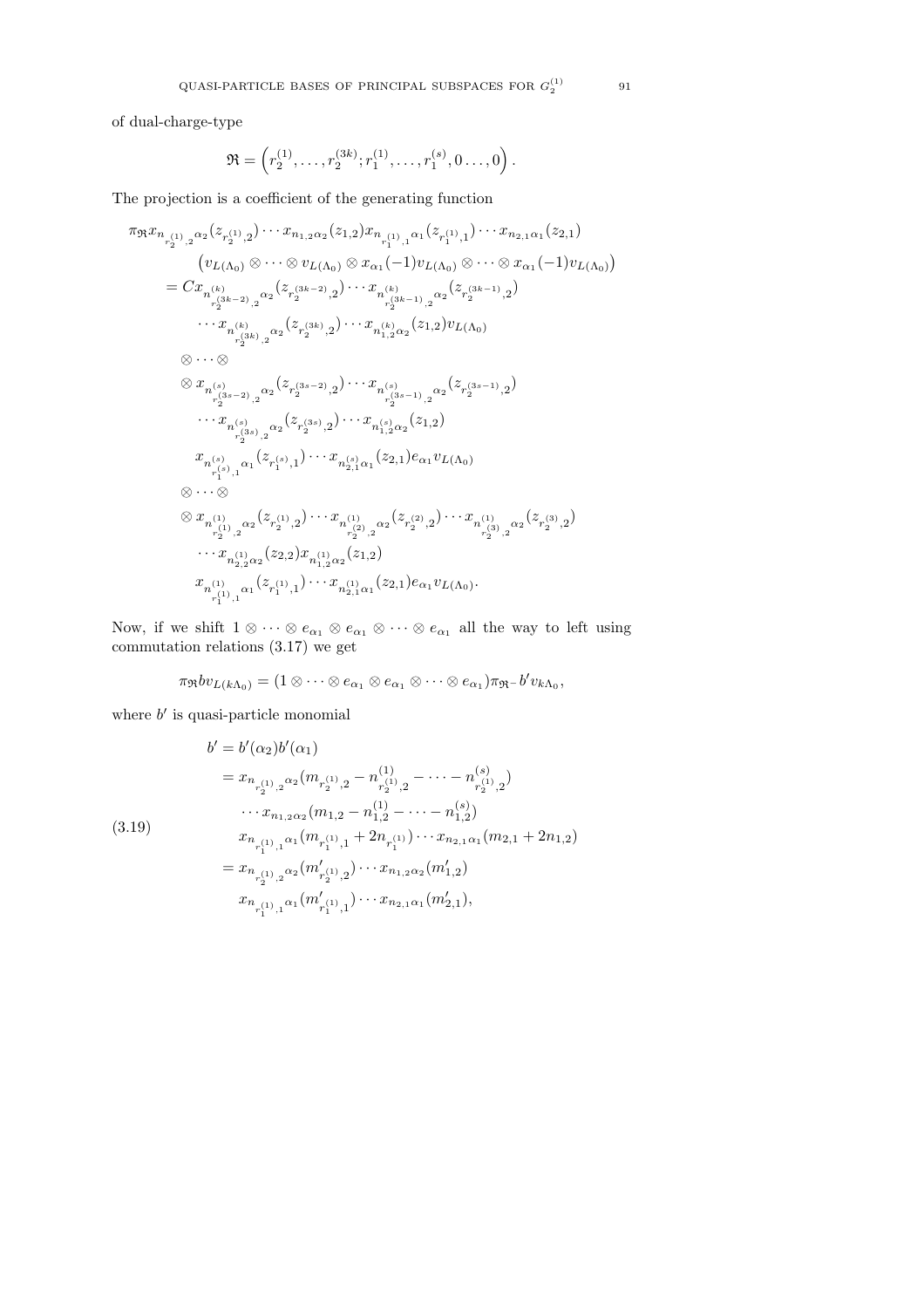$$
0 \le n_{p,2}^{(t)} \le 3, \quad 0 \le n_{p,1}^{(t)} \le 1, \quad 1 \le p \le r_i^{(s)}, 1 \le t \le s \text{ of dual-charge-type}
$$

$$
\mathfrak{R}^- = \left(r_2^{(1)}, \dots, r_2^{(3s)}; r_1^{(1)} - 1, \dots, r_1^{(s)} - 1\right).
$$

PROPOSITION 3.5. Monomial b' (3.19) is an element of the set  $B_{W_{L(k\Lambda_0)}}$ .

PROOF. We will prove that  $m'_{p,2}$ ,  $2 \le p \le r_1^{(1)}$  and  $1 \le p \le r_2^{(1)}$  satisfy the same difference conditions as energies of quasi-particle monomials from the set  $B_{W_{L(k\Lambda_0)}}$ . We will consider only energies  $m'_{p,2}$ , since for the color  $i=1$ the proof is similar as in the case of  $B_2^{(1)}$ . We have two cases:

1) if  $n_{p,2} \geq 3s$ , then we have:

$$
m'_{p,2} = m_{p,2} - 3s
$$
  
\n
$$
\leq -n_{p,2} + \sum_{q=1}^{r_1^{(1)}} \min\{3n_{q,1}, n_{p,2}\} - \sum_{p > p' > 0} 2 \min\{n_{p,2}, n_{p',2}\} - 3s;
$$
  
\n
$$
m'_{p+1,2} = m_{p+1,2} - 3s
$$
  
\n
$$
\leq m_{p,2} - 2n_{p,2} - 3s
$$
  
\n
$$
= m'_{p,2} - 2n_{p,2} \text{ when } n_{p,2} = n_{p+1,2};
$$
  
\n2) if  $n_{p,2} < 3s$ , then we have:

$$
m'_{p,2} = m_{p,2} - n_{p,2}
$$
  
\n
$$
\leq -n_{p,2} + \sum_{q=1}^{r_1^{(1)}} \min \{3n_{q,1}, n_{p,2}\} - \sum_{p > p' > 0} 2 \min \{n_{p,2}, n_{p',2}\} - n_{p,2}
$$
  
\n
$$
= -n_{p,2} + \sum_{q=2}^{r_1^{(1)}} \min \{3n_{q,1}, n_{p,2}\} - \sum_{p > p' > 0} 2 \min \{n_{p,2}, n_{p',2}\};
$$
  
\n
$$
m'_{p+1,2} = m_{p+1,2} - n_{p,2}
$$
  
\n
$$
\leq m_{p,2} - 2n_{p,2} - n_{p,2}
$$
  
\n
$$
= m'_{p,2} - 2n_{p,2} \text{ when } n_{p,2} = n_{p+1,2}.
$$

 $\Box$ 

3.6. Proof of linear independence. We prove linear independence of the set  $\mathfrak{B}_{W_{L(k\Lambda_{0})}}$  by induction on charge-type of monomials from the set  $B_{W_{L(k\Lambda_{0})}}$ . Then from the Proposition 3.3 will follow

THEOREM 3.6. The set  $\mathfrak{B}_{W_{L(k\Lambda_0)}}$  is a basis of the principal subspace  $W_{L(k\Lambda_0)}$ .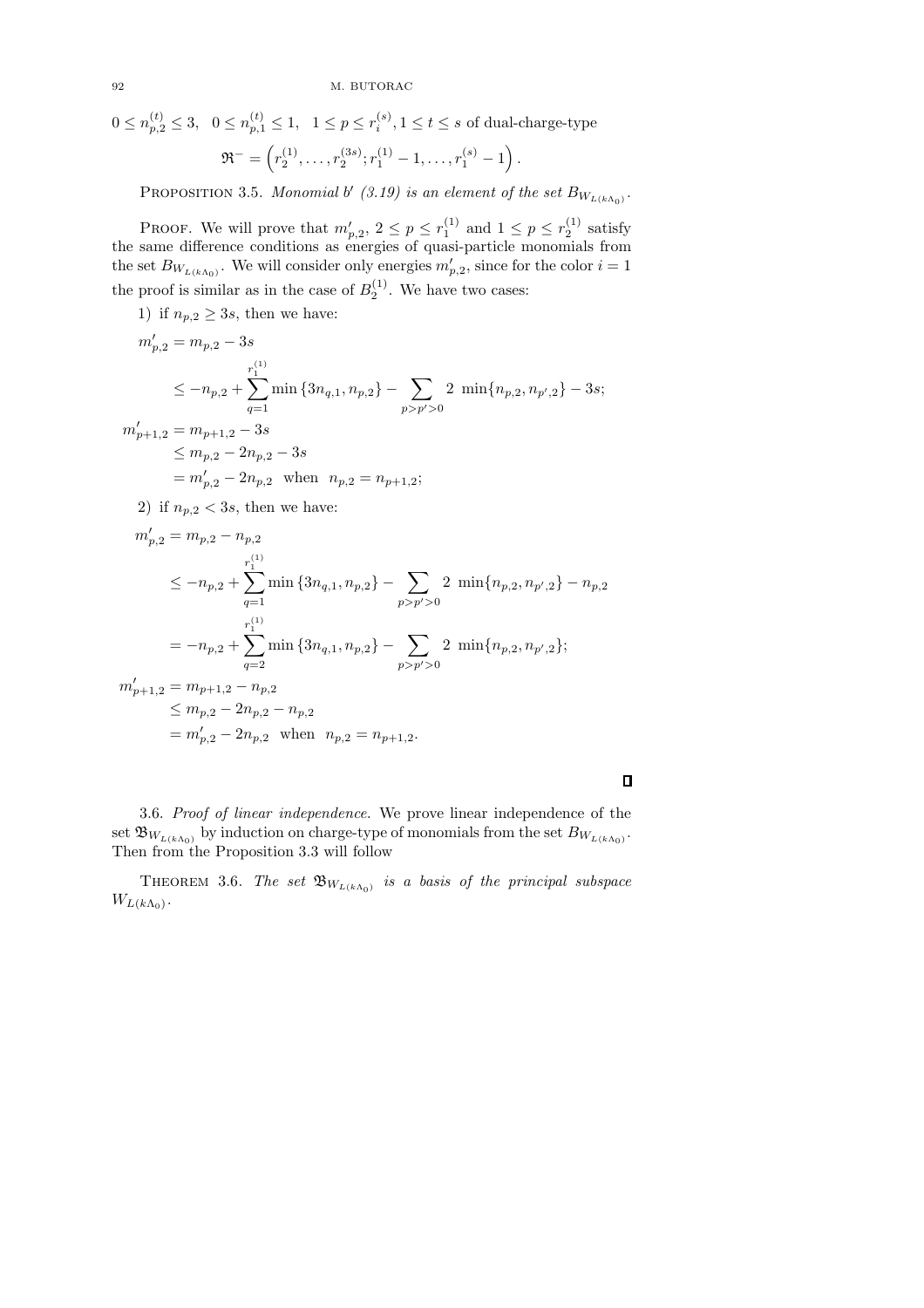PROOF. First consider a finite linear combination

(3.20) 
$$
\sum_{a} c_a b_a v_{L(k\Lambda_0)} = 0
$$

of monomial vectors  $b_a v_{L(k\Lambda_0)} \in \mathfrak{B}_{W_{L(k\Lambda_0)}}$  of the same color-type  $(r_2, r_1)$ . Denote by  $b = b(\alpha_2)b(\alpha_1)x_{n_1,\alpha_1}(j)$  the smallest monomial in (3.20) such that  $c_a \neq 0$ . Assume that b is of charge-type

(3.21) 
$$
\mathfrak{R}' = \left( n_{r_2^{(1)},2}, \ldots, n_{1,2}; n_{r_2^{(1)},1}, \ldots, n_{1,1} \right)
$$

and a dual-charge-type

$$
\mathfrak{R} = \left( r_2^{(1)}, \ldots, r_2^{(3k)}; r_1^{(1)}, \ldots, r_1^{(n_{1,1})} \right),
$$

which determines the projection  $\pi_{\Re}$  on the vector space

$$
W_{L(\Lambda_0)}(\mu_2^{(k)};0)} \otimes \cdots \otimes W_{L(\Lambda_0)}(\mu_2^{(n_{1,1}+1)};0)} \otimes W_{L(\Lambda_0)}(\mu_2^{(n_{1,1})};r_1^{(n_{1,1})})} \otimes \cdots \otimes W_{L(\Lambda_0)}(\mu_2^{(1)};r_1^{(1)})},
$$

where

$$
\mu_l^{(t)} = r_2^{(3t-1)} + r_2^{(3t)} + r_2^{(3t-2)}, \quad 1 \le t \le k.
$$

 $\pi_{\Re}$  maps to zero all vectors  $b_a v_{L(k\Lambda_0)}$  in (3.20) with monomials  $b_a$  of larger charge-type's than R′ . Now, in

(3.22) 
$$
\sum_{a} c_a \pi_{\Re} b_a v_{L(k\Lambda_0)} = 0
$$

we have a projection of  $b_a v_{L(k\Lambda_0)}$ , where  $b_a$  are of charge-type  $\mathfrak{R}'$ .

On (3.22), we act with operators 
$$
1 \otimes \cdots \otimes A_{\theta} \otimes \underbrace{1 \otimes \cdots \otimes 1}_{n_{1,1}-1}
$$
 and commute

to the left with operators  $1 \otimes \cdots \otimes e_{\theta} \otimes 1 \otimes \cdots \otimes 1$  $\overbrace{n_{1,1}-1}^{\text{r}}$  factors until we get

(3.23) 
$$
\sum_{a} c_a \pi_{\Re} b_a(\alpha_2) b_a(\alpha_1) x_{n_{1,1}\alpha_1}(-n_{1,1}) v_{L(k\Lambda_0)} = 0.
$$

Note, that in  $(3.23)$  we only have monomial vectors of charge-type  $\mathfrak{R}'$  with quasi-particle  $x_{n_1,1,\alpha_1}(-n_{1,1}),$  since operators used above at some point annihilate all other monomial vectors with  $x_{n_1,1,\alpha_1}(m_{1,1}), m_{1,1} > -j$ .

From the consideration in previous subsection it follows that (3.23) can be written as

$$
(3.24) \qquad 1\otimes\cdots\otimes e_{\alpha_1}\otimes\cdots\otimes e_{\alpha_1}\left(\sum_a c_a \pi_{\mathfrak{R}^-} b'_a(\alpha_2) b'_a(\alpha_1) v_{L(k\Lambda_0)}\right)=0,
$$

and after dropping out the invertible operator  $1 \otimes \cdots \otimes e_{\alpha_1} \otimes \cdots \otimes e_{\alpha_1}$  as

$$
\sum_{a} c_a \pi_{\mathfrak{R}^-} b'_a(\alpha_2) b'_a(\alpha_1) v_{L(k\Lambda_0)} = 0,
$$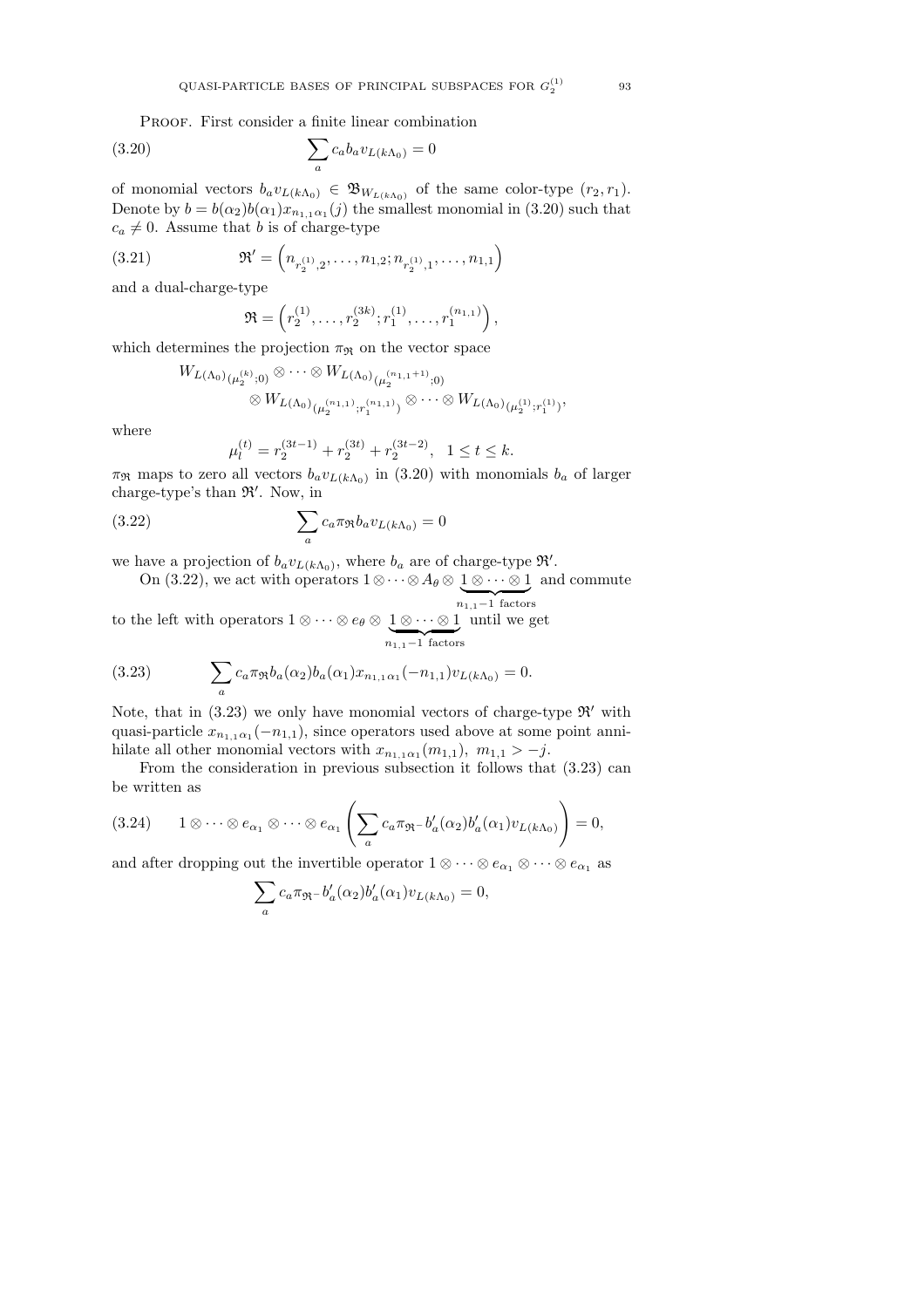where  $b'_a(\alpha_2)b'_a(\alpha_1) \in B_{W_{L(k\Lambda_0)}}$  are quasi-particle monomials od dual-charge type

$$
\mathfrak{R}^- = \left( r_2^{(1)}, \ldots, r_2^{(k)}; r_1^{(1)} - 1, \ldots, r_1^{(n_{1,1})} - 1 \right),
$$

with smaller charge-type from  $\mathfrak{R}'$ .

We repeat the described processes, until we get

(3.25) 
$$
\sum_{a} c_a \pi_{\Re} - b_a(\alpha_2) v_{L(k\Lambda_0)} = 0,
$$

where monomial vectors  $b_a(\alpha_2)v_{L(k\Lambda_0)}$  are colored only with color  $i = 2$ .

Similar as in the case of  $B_2^{(1)}$  we will see vectors  $b_a(\alpha_2)v_{L(k\Lambda_0)}$  in (3.25) as elements of

(3.26) 
$$
\underbrace{W_{L^A(3\Lambda_0)} \otimes \cdots \otimes W_{L^A(3\Lambda_0)}}_{k \text{ factors}},
$$

where  $W_{L^A(3\Lambda_0)}$  is the principal subspace of level 3 standard  $sl_2(\alpha_2)$ -module  $L^A(3\Lambda_0)$  with the highest weight vector  $v_{L(\Lambda_0)}$ . Denote by  $\pi'_{\mathfrak{R}^-}$  the projection of (3.26) on

$$
(3.27) W_{L^A(\Lambda_0)_{(r_2^{(3k)})}} \otimes W_{L(\Lambda_0)_{(r_2^{(3k-1)})}} \otimes \cdots \otimes W_{L(\Lambda_0)_{(r_2^{(2)})}} \otimes W_{L(\Lambda_0)_{(r_2^{(1)})}},
$$

where  $W_{L(\Lambda_0)_{(r_2^{(t)})}}, 1 \le t \le 3k$  is a h-weighted subspace of  $W_{L^A(3\Lambda_0)}$  of weight  $r_2^{(t)}\alpha_2$ . From the condition (3.2), follows that monomial vectors

(3.28) 
$$
\pi'_{\mathfrak{R}^-}\left(\pi_{\mathfrak{R}^-}b_a(\alpha_2)v_{L(k\Lambda_0)}\right)
$$

are elements of vector space (3.27). Now, using Georgiev's argument from [18] follows  $c_a = 0$ .  $\Box$ 

# 4. Characters of principal subspaces

From Theorem 3.6 we easily obtain the character of the principal subspace  $W_{L(k\Lambda_0)},$ 

(4.1) 
$$
\operatorname{ch} W_{L(k\Lambda_0)} := \sum_{m,r_1,r_2 \geq 0} \operatorname{dim} W_{L(k\Lambda_0)}(m,r_1,r_2)} q^m y_1^{r_1} y_2^{r_2},
$$

where  $W_{L(k\Lambda_0)}$ <sub>(m,r<sub>1,r<sub>2</sub>)</sub> is a weight subspace spanned by monomial vectors of</sub> weight  $-m$  and color-type  $(r_1, r_2)$  (see [4, 5, 18]).

If we write conditions on energies of quasi-particles of a basis  $\mathfrak{B}_{W_{L(k\Lambda_0)}}$ in terms of the dual-charge-type (and the corresponding charge-type)

$$
\left(r_2^{(1)},r_2^{(2)},\ldots,r_2^{(3k)};r_1^{(1)},r_1^{(2)},\ldots,r_1^{(k)}\right):
$$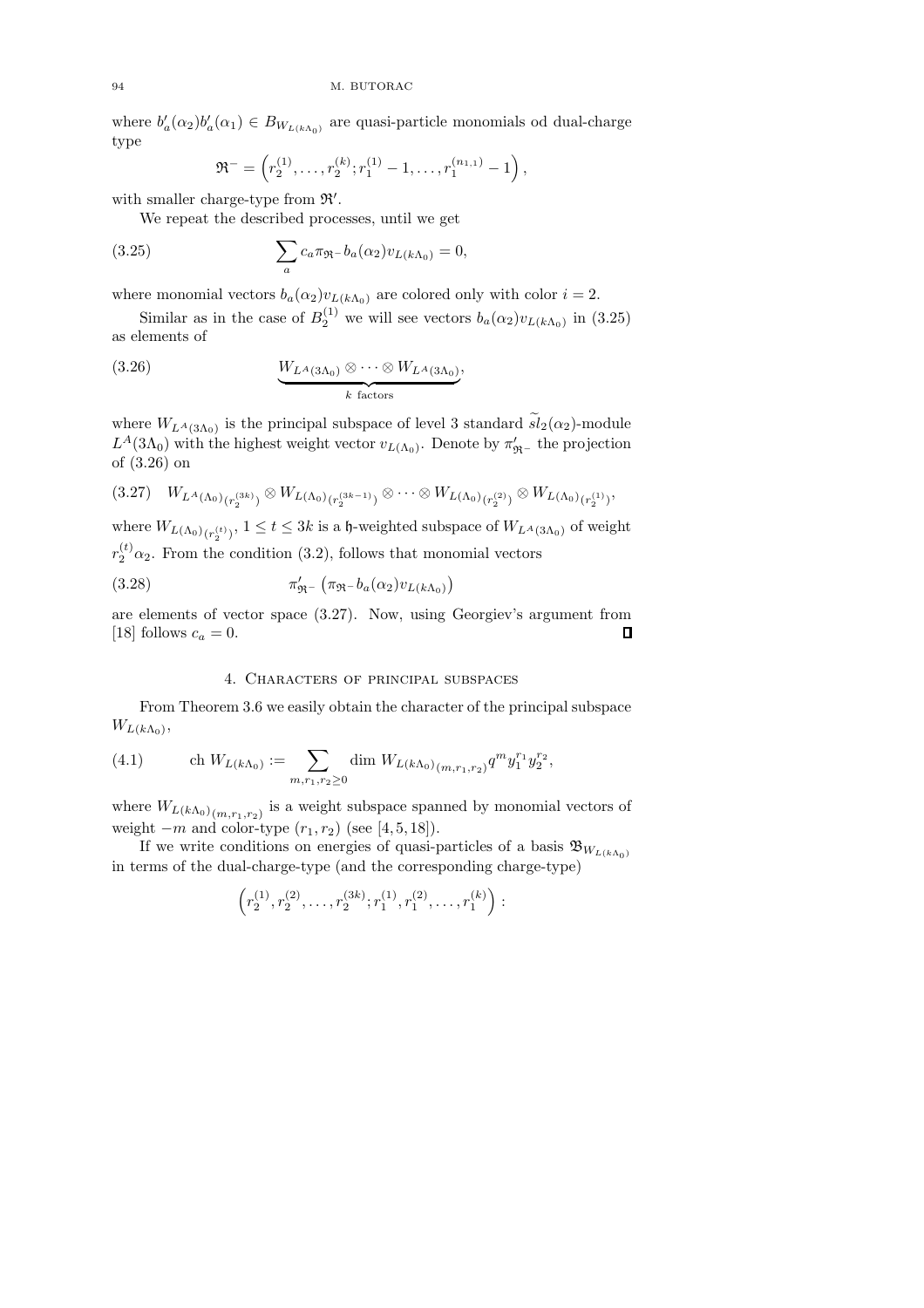QUASI-PARTICLE BASES OF PRINCIPAL SUBSPACES FOR  $G_2^{(1)}$ 

(4.2) 
$$
\sum_{p=1}^{r_2^{(1)}} \sum_{q=1}^{r_1^{(1)}} \min\{n_{p,2}, 3n_{q,1}\} = \sum_{s=1}^k r_1^{(s)}(r_2^{(2s)} + r_2^{(2s-1)} + r_2^{(2s-2)}),
$$

(4.3) 
$$
\sum_{p=1}^{r_1} \sum_{p>p'>0} 2\min\{n_{p,1}, n_{p',1}\} + n_{p,1}) = \sum_{s=1}^{k} r_1^{(s)^2},
$$

$$
r_2^{(1)}
$$

(4.4) 
$$
\sum_{p=1}^{r_2} \left( \sum_{p>p'>0} 2\min\{n_{p,2}, n_{p',2}\} + n_{p,2} \right) = \sum_{s=1}^{3K} r_2^{(s)^2},
$$

then, we have the following result.

THEOREM 4.1.

ch  $W_{L(k\Lambda_0)}$ 

$$
=\sum_{\substack{r^{(1)}_1\geq \ldots \geq r^{(k)}_1\geq 0\\ r^{(1)}_2\geq \ldots \geq r^{(3k)}_2\geq 0\\ r^{(3k)}_2\geq 0}}\frac{q^{\sum_{s=1}^k r^{(s)^2}_1+\sum_{s=1}^{3k}r^{(s)^2}_2-\sum_{s=1}^k r^{(s)}_1(r^{(3s)}_2+r^{(3s-1)}_2+r^{(3s-2)}_2)}{(q)_{r^{(1)}_1-r^{(2)}_1}\cdots (q)_{r^{(k)}_1}(q)_{r^{(1)}_2-r^{(2)}_2}\cdots (q)_{r^{(3k)}_2}}y_1^{r_1}y_2^{r_2},
$$

where  $(q)_0 = 1$ ,  $(q)_r = (1 - q)(1 - q^2) \cdots (1 - q^r)$  for  $r > 0$ ,  $r_1 = \sum_{s=1}^k r_1^{(s)}$ and  $r_2 = \sum_{s=1}^{3k} r_2^{(s)}$ .

At the end we state the theorem in which we describe the basis of the principal subspace  $W_{N(k\Lambda_0)}$ :

THEOREM 4.2. The set 
$$
\mathfrak{B}_{W_{N(k\Lambda_0)}} = \left\{ b v_{N(k\Lambda_0)} : b \in B_{W_{N(k\Lambda_0)}} \right\}
$$
, where\n
$$
B_{W_{N(k\Lambda_0)}} = \bigcup_{\substack{n_{r_1^{(1)},1} \leq \dots \leq n_{1,1} \\ n_{r_2^{(1)},2} \leq \dots \leq n_{1,2}}} \left( or, \text{ equivalently, } \bigcup_{\substack{r_1^{(1)} \geq r_1^{(2)} \geq \dots \geq 0 \\ r_2^{(1)} \geq r_2^{(2)} \geq \dots \geq 0}} \right)
$$
\n
$$
\left\{ b = b(\alpha_2) b(\alpha_1) \right.
$$
\n
$$
= x_{n_{r_2^{(1)},2} \alpha_2} (m_{r_2^{(1)},2}) \cdots x_{n_{1,2} \alpha_2} (m_{1,2}) x_{n_{r_1^{(1)},1} \alpha_1} (m_{r_1^{(1)},1}) \cdots x_{n_{1,1} \alpha_1} (m_{1,1}) :
$$
\n
$$
\left| \begin{array}{l} m_{p,1} \leq -n_{p,1} - \sum_{p > p' > 0} 2 \min\{n_{p,1}, n_{p',1}\}, 1 \leq p \leq r_1^{(1)}; \\ m_{p+1,1} \leq m_{p,1} - 2n_{p,1} \text{ if } n_{p+1,1} = n_{p,1}, 1 \leq p \leq r_1^{(1)} - 1; \\ m_{p,2} \leq -n_{p,2} + \sum_{q=1}^{r_1^{(1)}} \min\{3n_{q,1}, n_{p,2}\} - \sum_{p > p' > 0} 2 \min\{n_{p,2}, n_{p',2}\}, \\ 1 \leq p \leq r_2^{(1)}; \\ m_{p+1,2} \leq m_{p,2} - 2n_{p,2} \text{ if } n_{p,2} = n_{p+1,2}, 1 \leq p \leq r_2^{(1)} - 1 \end{array} \right\}
$$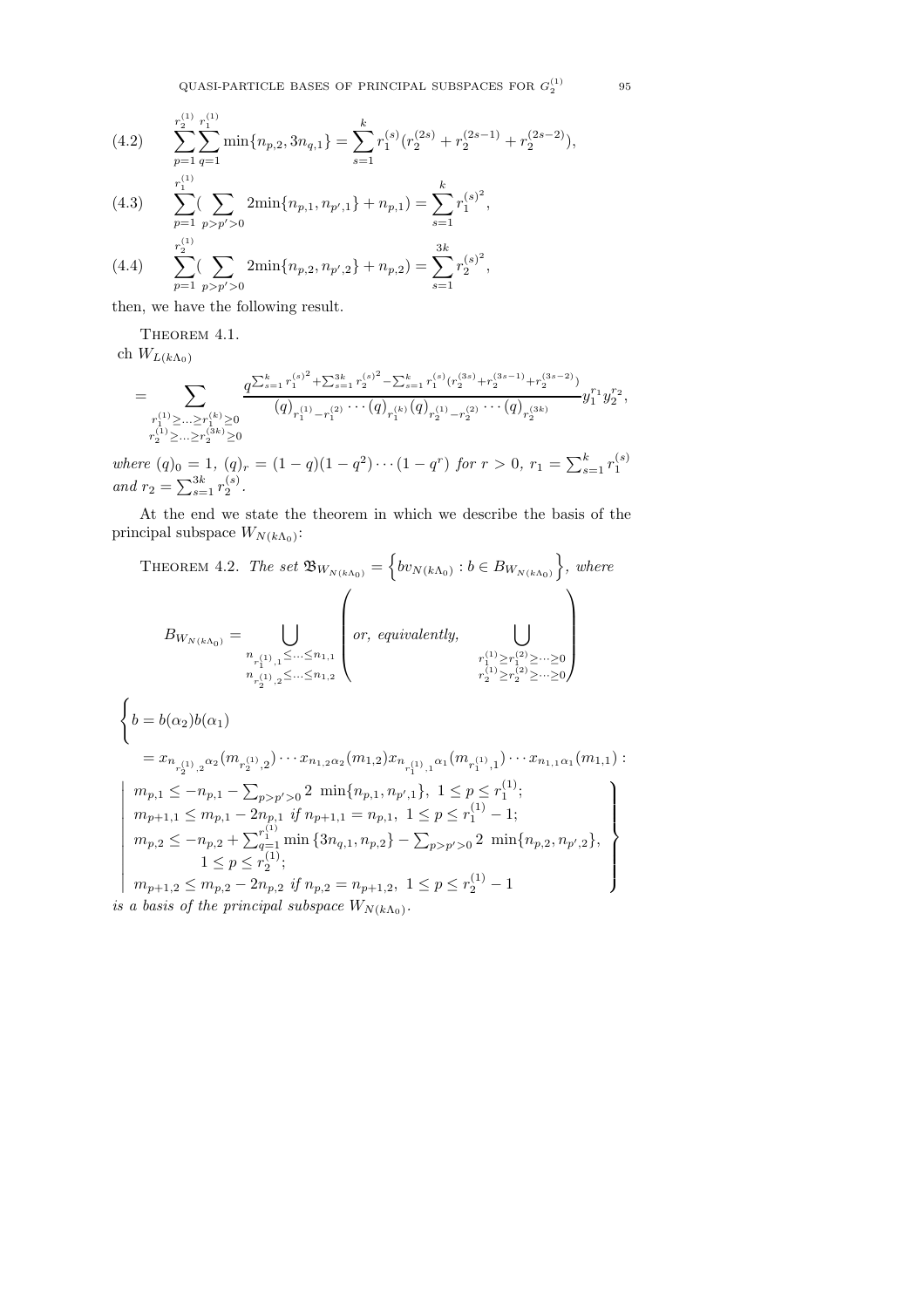The proof of the Theorem 4.2 is similar as in the case of  $W_{L(k\Lambda_0)}$  (see [4]), from which we can as before obtain the character of  $W_{N(k\Lambda_0)}$ :

THEOREM 4.3.

ch  $W_{N(k\Lambda_0)}$ 

$$
=\sum_{\substack{r_1^{(1)} \geq ... \geq r_1^{(u)} \geq 0 \\ r_2^{(1)} \geq ... \geq r_2^{(3v)} \geq 0 \\ u,v \geq 0}} \frac {q^{\sum_{s=1}^u r_1^{(s)^2} + \sum_{s=1}^{3v} r_2^{(s)^2} - \sum_{s \geq 1} r_1^{(s)} (r_2^{(3s)} + r_2^{(3s-1)} + r_2^{(3s-2)})}}{(q)_{r_1^{(1)} - r_1^{(2)}} \cdots (q)_{r_1^{(u)}} (q)_{r_2^{(1)} - r_2^{(2)}} \cdots (q)_{r_2^{(3v)}}} y_1^{r_1} y_2^{r_2},
$$

where  $r_1 = \sum_{s=1}^{u} r_1^{(s)}$  and  $r_2 = \sum_{s=1}^{3v} r_2^{(s)}$ .

From (2.4) and previous theorem follows a generalization of Euler-Cauchy theorem (cf.  $(2.2.8)$  and  $(2.2.9)$  in [1] and  $(4.1)$  in [2]):

THEOREM 4.4.  $(4.5)$ 

$$
(4.5)
$$
\n
$$
\prod_{m>0} \frac{1}{(1-q^m y_1)} \frac{1}{(1-q^m y_2)} \frac{1}{(1-q^m y_1 y_2)}
$$
\n
$$
\frac{1}{(1-q^m y_1 y_2^2)} \frac{1}{(1-q^m y_1 y_2^3)} \frac{1}{(1-q^m y_1^2 y_2^3)}
$$
\n
$$
= \sum_{\substack{r_1^{(1)} \ge r_1^{(2)} \ge r_1^{(3)} \ge \dots \ge 0}} \frac{q^{\sum_{s \ge 1} r_1^{(s)^2} + \sum_{s \ge 1} r_2^{(s)^2} - \sum_{s \ge 1} r_1^{(s)} (r_2^{(3s)} + r_2^{(3s-1)} + r_2^{(3s-2)})}}{q(r_1^{(1)} - r_1^{(2)} + r_2^{(1)} - r_1^{(2)} + r_2^{(2)} - r_1^{(3)} + \dots + r_2^{(1)} - r_2^{(2)} + r_2^{(2)} - r_2^{(3)} - \dots + r_2^{(1)} + r_2^{(1)} - r_2^{(2)} + \dots + r_2^{(1)} - r_2^{(2)} - r_2^{(2)} - \dots + r_2^{(1)} - r_2^{(2)} - \dots + r_2^{(1)} - r_2^{(2)} - \dots + r_2^{(1)} - \dots + r_2^{(1)} - \dots + r_2^{(1)} - \dots + r_2^{(1)} - \dots + r_2^{(1)} - \dots + r_2^{(1)} - \dots + r_2^{(1)} - \dots + r_2^{(1)} - \dots + r_2^{(1)} - \dots + r_2^{(1)} - \dots + r_2^{(1)} - \dots + r_2^{(1)} - \dots + r_2^{(1)} - \dots + r_2^{(1)} - \dots + r_2^{(1)} - \dots + r_2^{(1)} - \dots + r_2^{(1)} - \dots + r_2^{(1)} - \dots + r_2^{(1)} - \dots + r_2^{(1)} - \dots + r_2^{(1)} - \dots + r_2^{(1)} - \dots + r_2^{(1)} - \dots + r_2^{(1)} - \dots + r_2^{(1)} - \dots + r_2^{(1)} - \dots + r_2^{(1)} - \dots + r_2^{(1)} - \
$$

where  $r_1 = \sum_{s\geq 1} r_1^{(s)}$  and  $r_2 = \sum_{s\geq 1} r_2^{(s)}$ . The sum on the right side of (4.5) is over all descending infinite sequences of non-negative integers with finite support.

# Acknowledgements.

I am very grateful to Mirko Primc for his help and valuable suggestions during the preparation of this work. I would like to thank to Dražen Adamović for supporting my research. I also thank the referee for pointing out that Theorem 4.4 (Theorem 1.2 in the Introduction) is not of Rogers-Ramanujan type, but rather a generalization of Euler-Cauchy identity.

#### **REFERENCES**

- [1] G. E. Andrews, The theory of partitions, Encyclopedia of Mathematics and Its Applications, Vol. 2, Addison-Wesley, 1976.
- [2] G. E. Andrews, Partitions and Durfee dissection, Amer. J. Math. 101 (1979), 735– 742.
- [3] E. Ardonne, R. Kedem and M. Stone, Fermionic characters and arbitrary highestweight integrable  $\widehat{sl}_{r+1}$ -modules, Comm. Math. Phys. 264 (2006), 427–464.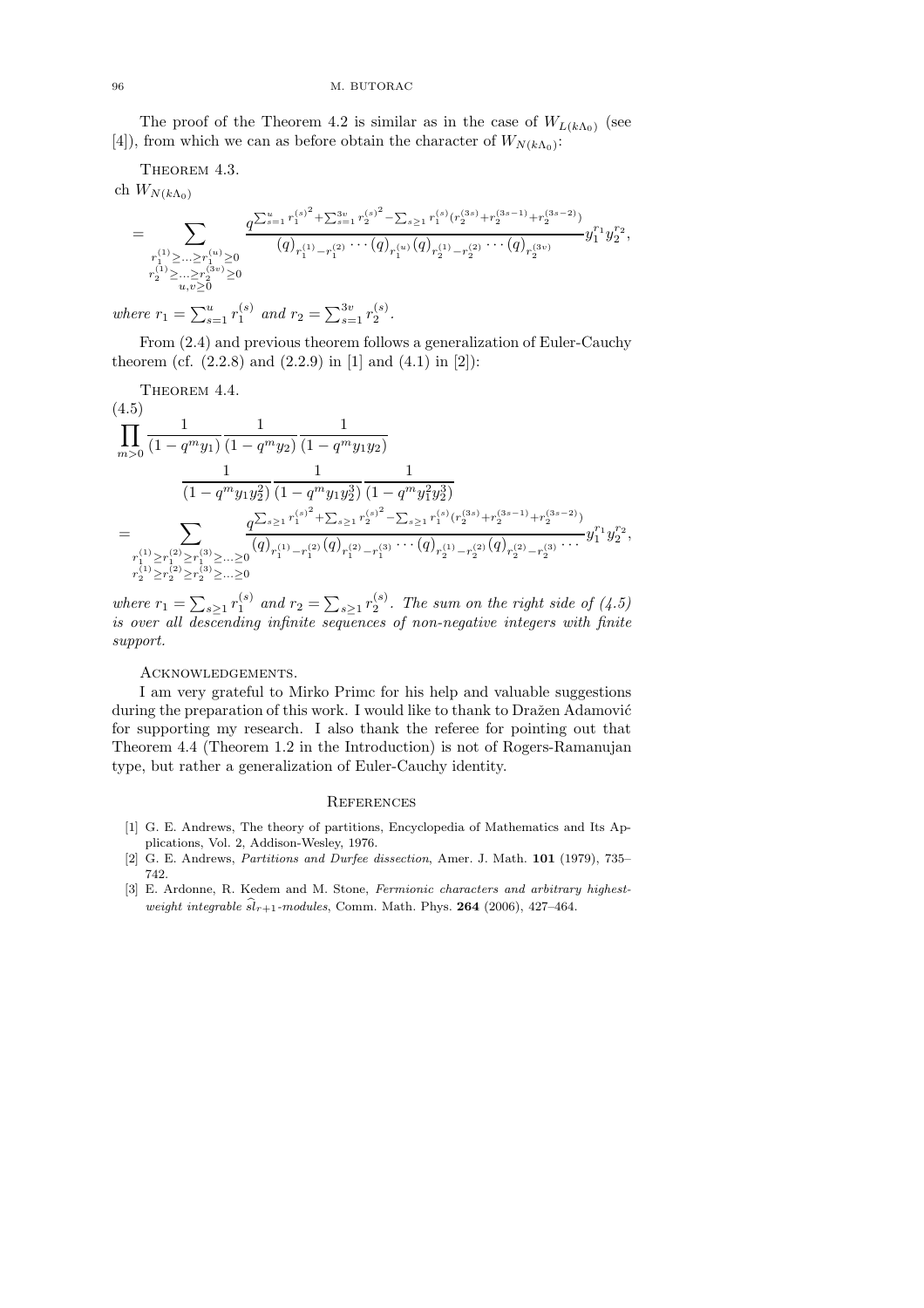- [4] M. Butorac, *Combinatorial bases of principal subspaces for the affine Lie algebra of* type  $B_2^{(1)}$ , J. Pure Appl. Algebra 218 (2014), 424-447.
- [5] M. Butorac, Quasi-particle bases of principal subspaces for the affine Lie algebras of type  $B_l^{(1)}$  and  $C_l^{(1)}$ , Glas. Mat. Ser. III 51(71) (2016), 59–108.
- [6] C. Calinescu, Intertwining vertex operators and certain representations of  $\widehat{sl(n)}$ , Commun. Contemp. Math. 10 (2008), 47–79.
- [7] C. Calinescu, *Principal subspaces of higher-level standard*  $\widehat{s(3)}$ -modules, J. Pure Appl. Algebra 210 (2007), 559–575.
- [8] C. Calinescu, J. Lepowsky and A. Milas, Vertex-algebraic structure of the principal subspaces of certain  $A_1^{(1)}$ -modules, I. Level one case, Internat. J. Math. 19 (2008), 71–92.
- [9] C. Calinescu, J. Lepowsky and A. Milas, Vertex-algebraic structure of the principal subspaces of certain  $A_1^{(1)}$  -modules, II. Higher-level case, J. Pure Appl. Algebra 212 (2008), 1928–1950.
- [10] C. Calinescu, J. Lepowsky and A. Milas, Vertex-algebraic structure of the principal subspaces of level one modules for the untwisted affine Lie algebras of types A, D, E, J. Algebra 323 (2010), 167–192.
- [11] C. Calinescu, J. Lepowsky and A. Milas, Vertex-algebraic structure of principal subspaces of standard  $A_2^{(2)}$ -modules, I, Internat. J. Math. **25** (2014), 1450063, 44 pp.
- [12] C. Calinescu, A. Milas and M. Penn, Vertex algebraic structure of principal subspaces of basic  $A_{2n}^{(2)}$ -modules, J. Pure Appl. Algebra 220 (2016), 1752–1784.
- [13] S. Capparelli, J. Lepowsky and A. Milas, The Rogers-Ramanujan recursion and intertwining operators, Commun. Contemp. Math. 5 (2003), 947–966.
- [14] S. Capparelli, J. Lepowsky and A. Milas, The Rogers-Selberg recursions, the Gordon-Andrews identities and intertwining operators, Ramanujan J. 12 (2006), 379–397.
- [15] E. Feigin, *The PBW filtration*, Represent. Theory **13** (2009), 165-181.
- [16] B. L. Feigin and A. V. Stoyanovsky, Functional models of the representations of current algebras, and semi-infinite Schubert cells, (Russian) Funktsional. Anal. i Prilozhen. 28 (1994), 68–90, 96; translation in Funct. Anal. Appl. 28 (1994), 55– 72.
- [17] I. B. Frenkel, Y.-Z. Huang and J. Lepowsky, On axiomatic approaches to vertex operator algebras and modules, Memoirs of the Amer. Math. Soc. 104, (1993), no. 494, 64 pp.
- [18] G. Georgiev, Combinatorial constructions of modules for infinite-dimensional Lie algebras, I. Principal subspace, J. Pure Appl. Algebra 112 (1996), 247–286.
- [19] D. Gepner, New conformal theories associated with Lie algebras and their partition functions, Nuclear Phys. B 290 (1987), 10–24.
- [20] M. Jerković and M. Primc, *Quasi-particle fermionic formulas for*  $(k, 3)$ -admissible configurations, Cent. Eur. J. Math. 10 (2012), 703–721.
- [21] V. G. Kac, Infinite dimensional Lie algebras, 3rd ed., Cambridge University Press, Cambridge, 1990.
- [22] S. Kožić, *Principal subspaces for quantum affine algebra*  $U_q(A_n^{(1)})$ , J. Pure Appl. Algebra 218 (2014), 2119–2148.
- [23] S. Kožić, Vertex operators and principal subspaces of level one for  $U_q(\widehat{\mathfrak{sl}_2})$ , J. Algebra 455 (2016), 251–290.
- [24] S. Kožić and M. Primc, *Quasi-particles in the principal picture of*  $\widehat{\mathfrak{sl}_2}$  and Rogers-Ramanujan-type identities, preprint.
- [25] J. Lepowsky and H.-S. Li, Introduction to vertex operator algebras and their representations, Birkhäuser, Boston, 2003.